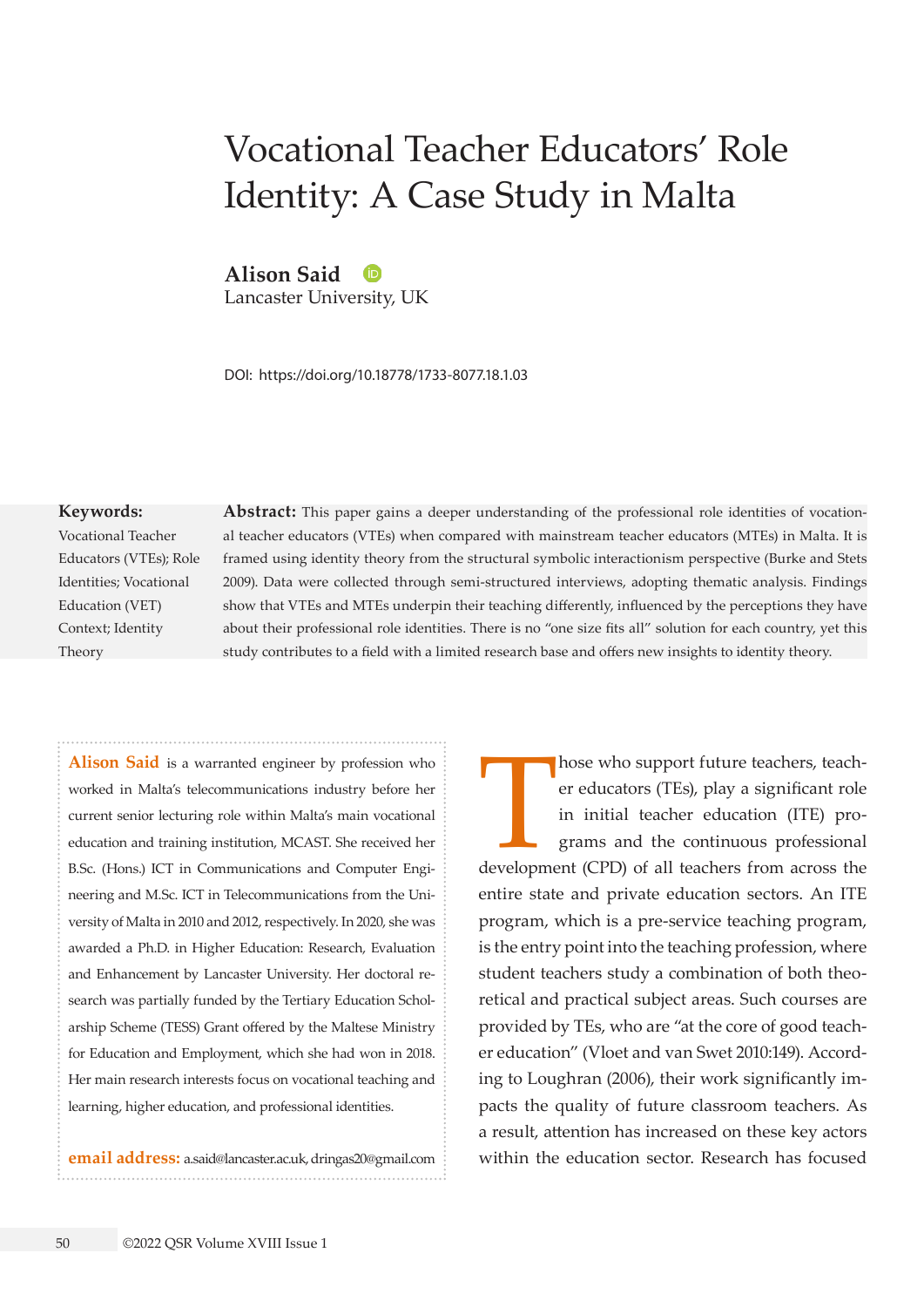on their roles and identities, the challenges they face, and the support they receive (Cochran-Smith 2003; Murray and Male 2005; Lunenberg, Korthagen, and Swennen 2007; Kosnik and Beck 2008; Murray, Swennen, and Shagrir 2008).

Nonetheless, although research has increased in this area, more needs to be understood about TEs, their different roles, and their professional development needs concerning their practice (Izadinia 2014). Not recognizing the importance and significance of their profession will heavily impact the formation of their role identities, which is a crucial aspect for them personally and for the service they deliver (Lunenberg and Hamilton 2008).

The European Commission (EC) (2013) admits that most European Union (EU) countries still do not share an understanding of TEs' roles, competencies, or qualification requirements,

in most member states, government policy on the quality requirements for teacher educators, or on their academic and professional development, does not exist or is underdeveloped; this is especially the case for those who educate teachers in early education, adult education, as well as vocational education and training. [p. 7]

The situation affects the educational attainment of the competencies TEs need to fulfill roles effectively. Thus, policies need to be established to support the profession and guarantee consistency and quality.

Professional role identities have common aims, values, and philosophy (EC 2013) and are important in any professional context. In addition, the quality of the professional role also determines members' standards (EC 2013). Research by Swennen, Jones, and Volman (2010) found that TEs have multiple pro-

fessional identities as classroom teachers, teachers in higher education (HE), researchers, or teachers of teachers. It is also important to look at the individual personal and social manifestations of a particular professional identity.

Research has mainly focused on TEs within mainstream education<sup>1</sup> (Bullough 2005), where they are considered to be a "poorly understood occupational group" (Davison, Murray, and John 2005:113), and their role is considered to be "ill-defined" (Menter et al. 2010:124)—perhaps due to the limited amount of research defining them proves problematic. On the other hand, vocational teacher educators (VTEs)<sup>2</sup> are even less visible and underrepresented in research and policy (Noel 2006). More research needs to be conducted on VTE roles as this has the potential to enhance the quality of vocational students' education. Unless there is a clear understanding of the VTE role identities, policies or quality frameworks for them cannot be set.

Having a shared understanding of the role identities of VTEs and the competencies they require would be beneficial in terms of the ways support is offered to them and how educational programs are designed. Failure to understand their roles and identities means VET-related policies will be based on flawed assumptions and partial evidence, which may then have unknown consequences for the vocational student teachers (VSTs). To date, policymakers do not emphasize the importance of TEs in general (Swennen and van der Klink 2009). In fact,

<sup>&</sup>lt;sup>1</sup> In this paper, mainstream education refers to general/academic education as opposed to vocational education.

<sup>2</sup> TEs working in a VET context, i.e., teaching vocational student teachers (VSTs) to become vocational teachers. Those individuals may have two identities: professional education and training identity and their other/prior professional identity.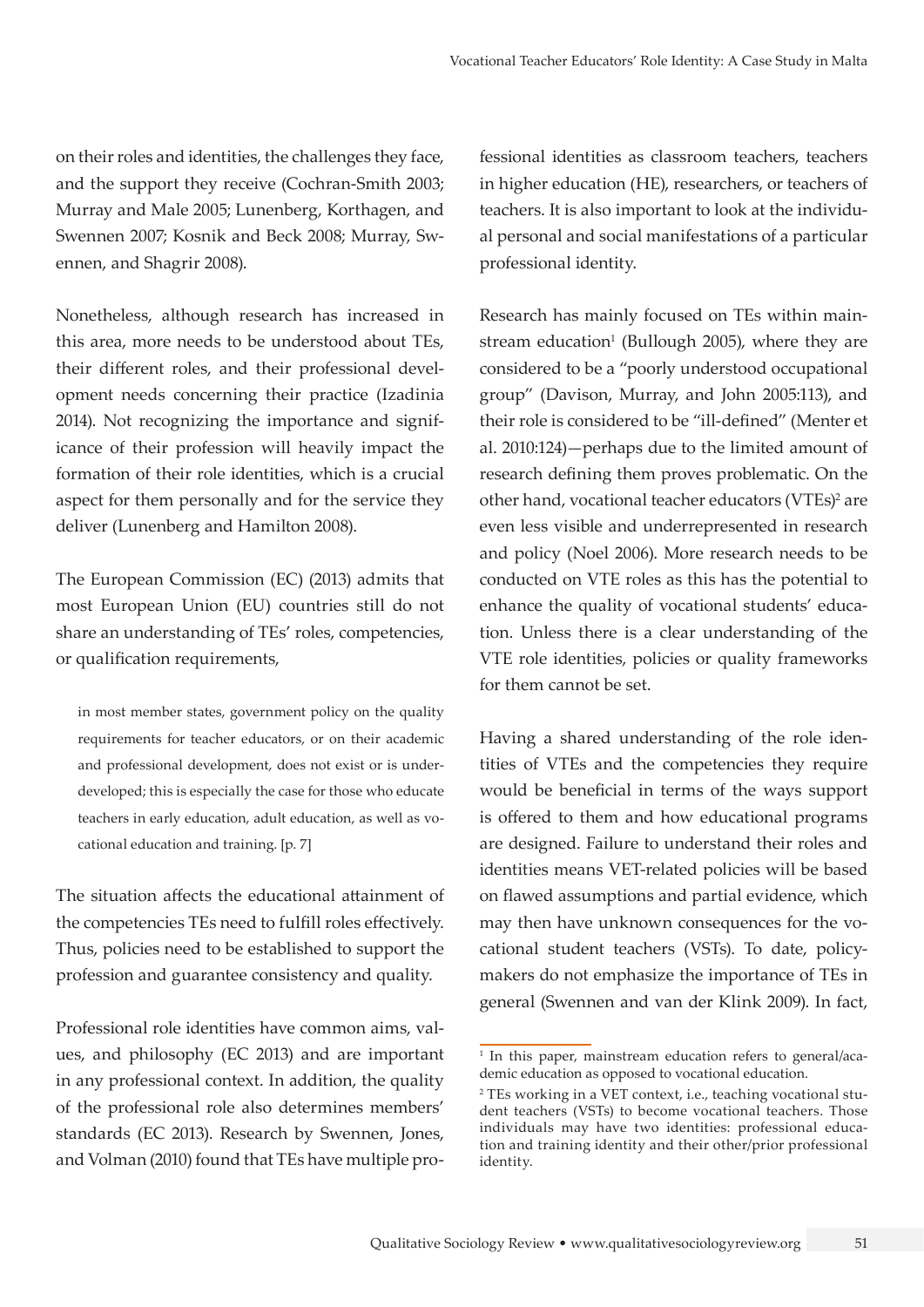they are often referred to as hidden professionals (Livingston 2014).

This paper takes a novel perspective and puts the spotlight on the TEs working in the VET context. The Republic of Malta, an EU member state, serves as a useful case study to start building a broader understanding of TEs' role identities in the VET context.

Developing a better understanding of the role identities of VTEs in Malta is essential for shaping education and training policies, especially when the global labor market is undergoing dynamic transformation due to demographic change and changes in technology. A more supportive coherent approach could be achieved by understanding the roles of VTEs responsible for future vocational teachers.

VTEs are the crucial players for sustaining a high-quality VET teaching workforce and have a significant influence on the quality of vocational teaching and learning in schools. Neglecting them in policymaking jeopardizes the VET profession and its professional development. Moreover, not recognizing their importance may result in poor teaching behaviors. Unfortunately, the recent report by CEDEFOP about VET in Malta (2017) does not make any reference to the role of the TE.

To advance research on TEs, specifically within a VET context, the objective of this study is to understand how VTEs and MTEs in Malta describe their role identities.

To fulfill this objective, this study investigates the following research question: *How do VTEs differ from MTEs in how they describe their role identities in the Maltese context?*

# **Literature Review**

VTEs influence the teacher training programs they deliver by the ways they make sense of their teacher-learning experiences (EC 2013). Therefore, role identities greatly influence how VTEs teach VSTs, which then reflects vocational teaching in general in schools or vocational colleges in Malta. This study explores whether VTEs' role identities differ from mainstream teacher educators (MTEs).<sup>3</sup>

According to Danielewicz (2001:3), a focus on professional identities is important because being a teacher requires "engagement with identity" and "teaching is a state of being, not merely ways of acting or behaving." This assumption has also been accepted by other scholars where the interpretation, judgment, behavior, and performance of individuals in their professional roles are influenced by their view on their professional identities (Stryker 1980; Beijaard, Verloop, and Vermunt 2000). Thus, investigating the role identities of VTEs can result in identifying effective ways to support them in their practice, and inspire and inform policymakers in this endeavor, leading to higher quality teaching.

In addition, TEs who work within a VET context are less visible yet still impacted heavily by the new demands on teacher training (Cort, Harkonen, and Volmari 2004). This paper argues that the professionalism of the VET workforce has been under-researched, particularly in the context of VTEs. It presents a foundation for establishing the professional role profiles of VTEs to foster understanding among policymakers and support policy learning through recommendations. However, the main

<sup>3</sup> Mainstream TEs: TEs within the higher education context.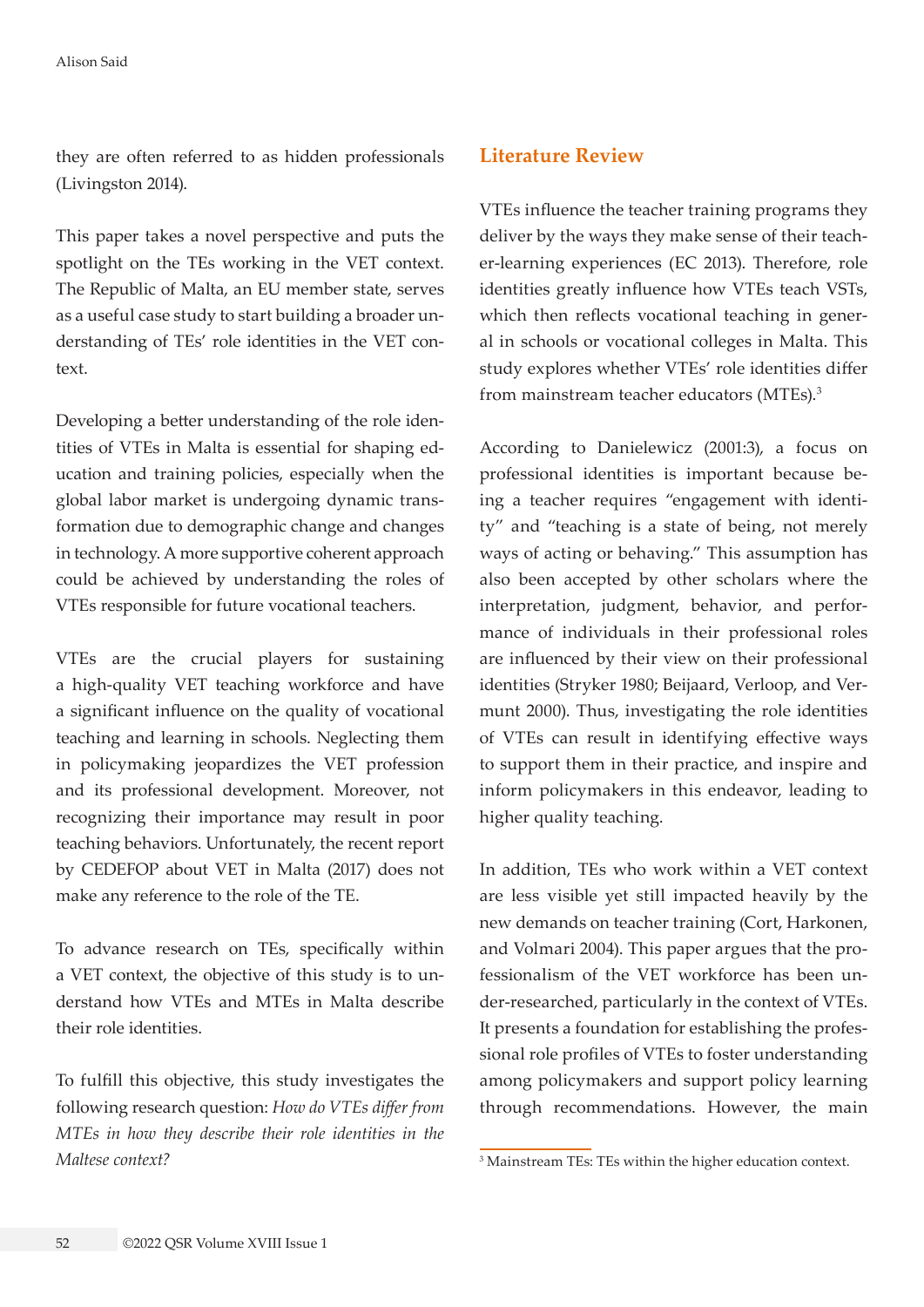contribution of this paper is to open up a space for a more informed consideration of whether there is a significant difference between the role identities of VTEs and MTEs, through the lens of identity theory (Burke and Stets 2009).

A systematic review of the literature, which was conducted and confined only to studies within the last twenty years and to articles published in peer-reviewed academic journals in English, revealed very little on TE identities, especially within a VET context. In fact, according to Grollman (2008), many international studies do not make any reference to the teaching workforce in VET. In addition, there are many terms used to refer to the VET context, which were used to search for articles. For example, England provides vocational and work-based education within the post-compulsory education (PCE) and training, further education (FE) sector (Orr and Simmons 2010). Other terms used are the "lifelong learning sector" (LLS) (Atkins 2011) or the "learning and skills sector" (LSS) (Noel 2006). However, as stated above, research in the broader area of teaching may well be relevant.

### **What Is a TE?**

The common definition that the EC (2013:8) adopted to describe TEs is "all those who actively facilitate the (formal) learning of student teachers and teachers." That implies that the definition is not limited to professionals in a particular educational context but also applies to all who are responsible for future teachers in their preparation and professional developmental needs (EC 2013).

It is a broad definition that does not attempt to differentiate between different educational contexts. Particular attention needs to be placed on the VET context, which is currently being overshadowed by the general education context (Misra 2011; Springbett 2018).

#### **What Is Known about TEs in General?**

In recent years, a growing interest has been developed in studies of TEs, believed to be central to high-quality teacher education. Studies look into who they are, their challenges during induction, the support they receive, and what helps them transition from school teachers to TEs (Izadinia 2014). This focus may be seen in studies on the emerging new concept of TE identity in general education contexts, generally defined as a "socially and culturally constructed 'self' formed through a life's experiences and through communication about these experiences" (McKeon and Harrison 2010:27). Social relations and processes during the lifelong learning experience shape identity (Berger and Luckmann 1991). Swennen, Jones, and Volman (2010) point out that TEs' professional identity formation occurs when they are at work and interacting with colleagues, student teachers, and others that are all involved in teacher education. However, identity itself is not simply formed, as it takes time and is dependent on the context and work practices (Dinkelman 2011). Yet, little research has taken place on how the identities of TEs vary according to the work context. Developing a professional identity is a crucial part of the process of becoming a TE, as there is a close connection between identity and practice (Timmerman 2009). Ben-Peretz and colleagues (2010) argue that a TE's practice and their professional identity development are directly proportional to each other, meaning a TE's practice is likely to influence the professional role identity and differ ac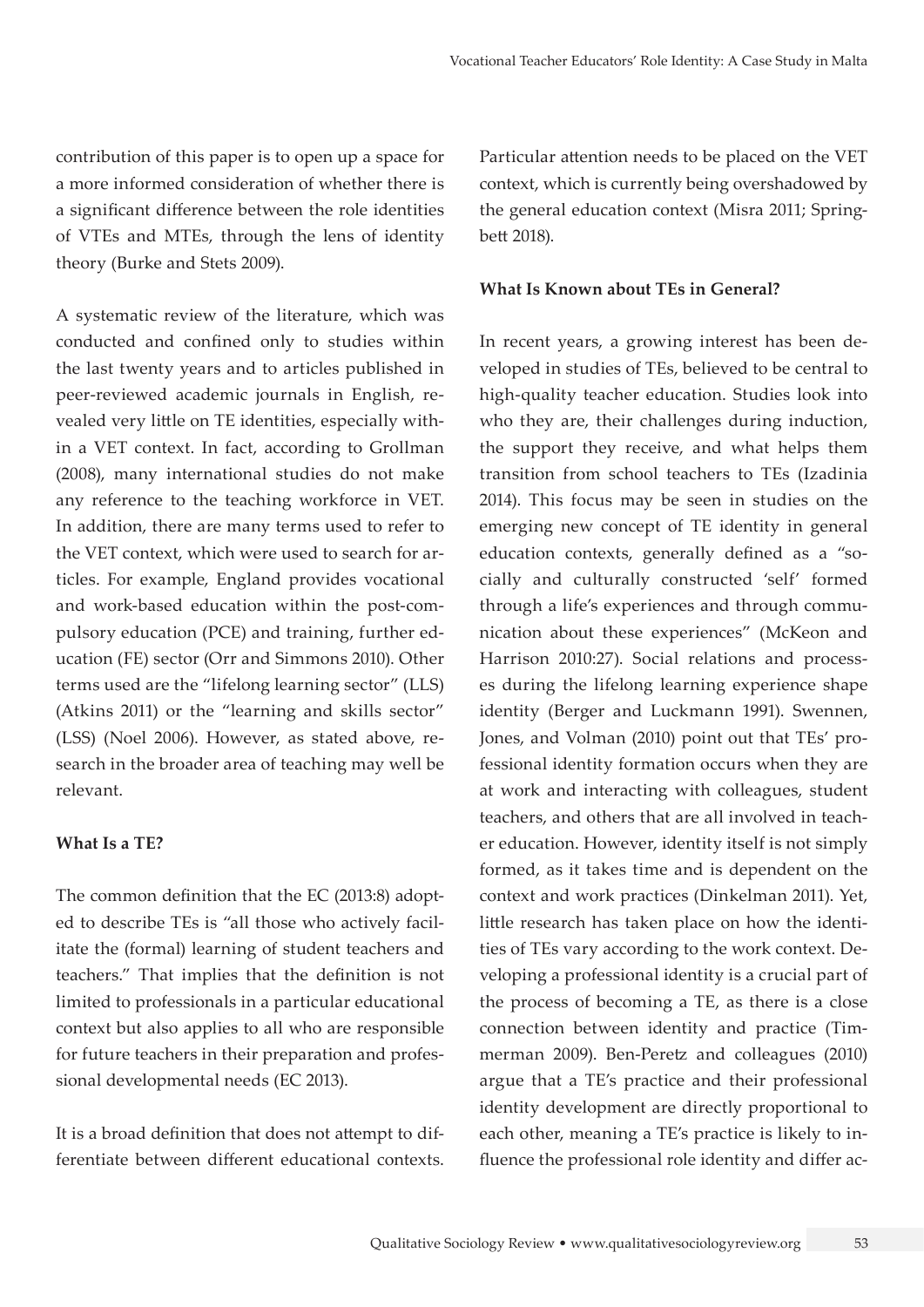cording to the context. Thus, VTEs' role identities might differ from those of TEs working in a general education context.

Since the emergence of the notion of TE identity, researchers have investigated various factors that influence its formation (Izadinia 2014). Existing literature has explored the importance of communities of practice (Murray 2008); reflective activities (Dinkelman 2011); and various professional experiences in forming the identity of TEs (Hockings et al. 2009). However, one criticism of much of the existing literature is that researchers have argued that the profession of TEs is not well defined (Lunenberg and Hamilton 2008) and is under-researched (Swennen, Volman, and van Essen 2008).

Amongst existing literature on TEs' identity, it was found that the process of becoming a TE is influenced by three factors: personal and professional biography; institutional contexts; and a personal pedagogy of teacher education (Williams, Ritter, and Bullock 2012). Similarly, Murray (2014) argues that TEs' professionalism may be influenced by their personal life, institutional setting, and national requirements for teacher education. Likewise, a review by Livingston (2014) on TEs aimed to gain a better understanding of the concept of TE identities and their roles. Implications for teacher education and TEs were reviewed, together with the diversity of their identities and roles. However, research still needs to clarify and address who these "TEs" are and how they are supported. This is particularly important for those TEs working in a VET context because of the diversity within it. In fact, Cochran-Smith (2003) argues that one has to define the identity of TEs first before taking into consideration their professional development. The following section sheds light on studies that focus on teacher education within the VET context.

# **What Is Known about TEs in a Vocational Education and Training Context?**

The little knowledge about TEs in general is mainly focused on school TEs (Noel 2006) and current literature on TEs within a VET context is sparse (Springbett 2018). In particular, the latter are rarely studied, and their lives have been described as "secret" (Noel 2006). Noel (2006), Crawley (2013), and Springbett (2018) inform this paper as they are the three publications that have specifically focused on TEs working in a VET context.

Large-scale investigations of the professional situation of TEs in the lifelong learning sector (LLS) were conducted by both Noel (2006) and Crawley (2013). Although Noel's (2006) study provided the most comprehensive demographic profile of the TE profession in the PCE sector to date, she does not explore the meaning of a TE identity within the LLS. The aim of Crawley's (2013) research was to enhance the professional well-being of TEs within the PCE sector by shedding light on various ways of supporting them. Although Crawley (2013) highlights the essential characteristics that TEs should have, his attempt to provide a clearer and broader picture of their professional situation in the PCE sector and issues of their professional identity or attempts to define it was neglected.

These two studies (Noel 2006; Crawley 2013) contribute information about TEs, in general, by considering age, ethnicity, and gender. However, there seems to be no in-depth understanding of what their professional identity consists of. Fur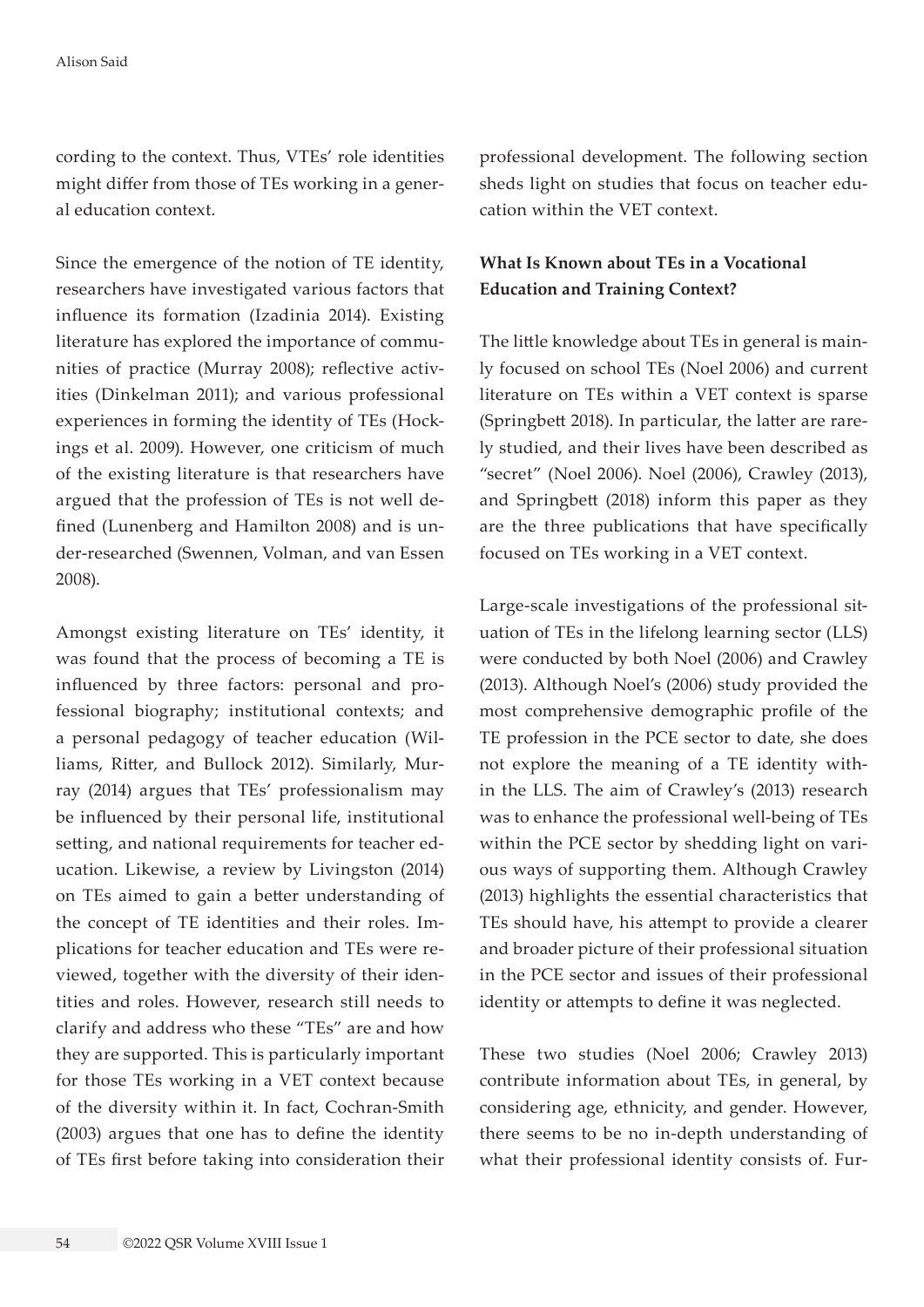ther research carried out by Springbett (2018), who explored the professional identities of TEs in three FE colleges, contributes some depth to the subject. Springbett (2018) draws on a small-scale case study where she explores how the FE sector positions TE identity. Her findings demonstrate how various factors impact the TEs within this vocational context. She claims that avoiding obscure links between professional concerns and policy landscapes is best done by understanding TEs as a heterogeneous occupational group.

Although these three previous studies provided an overview of the TEs' demographic profile, together with how the FE sector positions TE identity, no attempt was made to define the meaning of a VTE professional role identity within this educational sector, or how TEs perceive their most prominent and salient role identities.

## **Theoretical Perspective**

Burke and Stets' (2009) identity theory was chosen as the main theoretical lens to understand the role identities of both MTEs and VTEs. Choosing identity theory from the structural symbolic interactionism (SI) perspective as an analytical lens enables the researcher to focus on *meaning—*"what it means to be who one is" (Stryker 1980). Specifically, the identity model within this theory was used together with the concepts "identity prominence" and "identity salience" to investigate how the participants view and rank their meanings of identity (Burke and Stets 2009). This theoretical perspective shows that individuals develop a shared meaning of identity through symbolic interactions. Choosing SI as the main theoretical lens throughout the study offers a deep understanding of TEs' identity at a more granular level rather than merely seeking to consider the institutional or national level. That enables the researcher to explore the dynamic nature of TEs in the narration of their identity and how they posit themselves.

The following section explains the theoretical model that underpins this research. Ultimately, to understand a role identity well, it needs to be seen as a process.

#### **Identity Model**

Identity theory stems from two sets of ideas: SI and perceptual control theory (Powers 1973). Four main components make up the identity model each time an identity is activated: input, the identity standard, comparator, and output. Each component is a process linked together in a cyclic arrangement of processes about meanings within the environment and the self, as shown in Figure 1.

#### **Figure 1. Basic Identity Model**



*Source: Burke and Stets 2009:62.*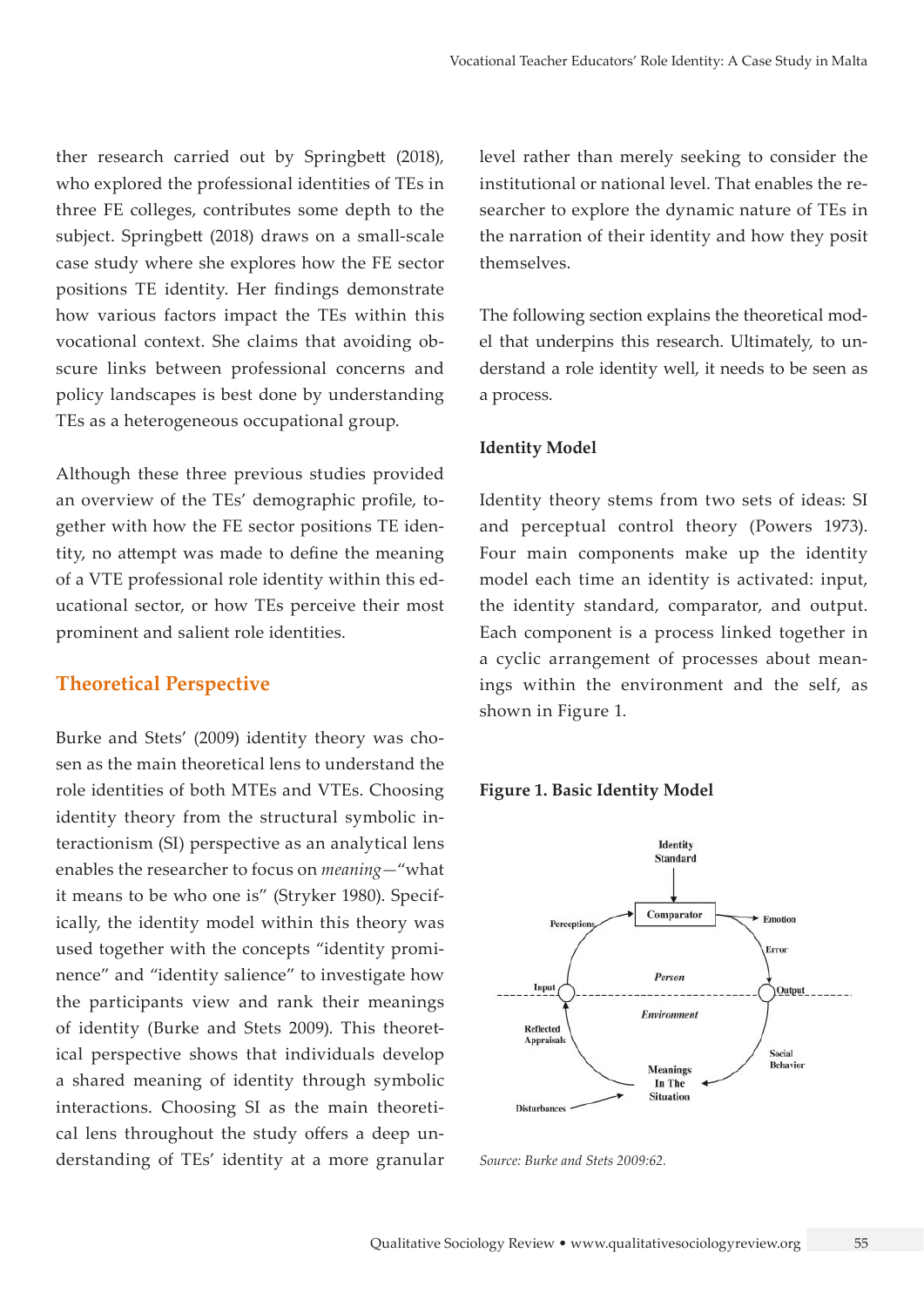The individual's reflected observation of their self in the situation are the inputs to the system. Perceptions are meanings relevant to an identity in a particular situation. The identity standard is a set of several meanings that make up an identity and may be viewed as defining the character. The comparator compares the inputs to the identity standard. An "error signal" (Burke and Stets 2009:29) is produced when there is a difference between the input and the identity standard and this might cause stress and negative emotions. The person's behavior, which is based on the error signal from the previous process, is the output of the model. If an error signal was experienced in the previous process, this might cause the person to modify their behavior to reduce the discrepancy, which is the ultimate aim of this model. The cyclic process keeps on going until the perceptions match the identity standard within the comparator and the identity is verified, which leads to positive emotions. People become distressed when they are not able to verify their identity (Burke and Stets 2009).

Role identity guides the perceptions, expectations, and behaviors of people by providing structure and meaning to their lives and situations (Burke and Stets 2009). Thus, when there are certain goals or aims relating to a role, an expectation is set. However, the way to achieve a goal is not specified (Burke and Stets 2009), and, therefore, the level of achievement could affect the perspectives of individuals in terms of their role identity.

# **Research Design**

#### **The Maltese Case-Study under Consideration**

The main participants of this study were TEs in the Master in Teaching and Learning (MTL) program

(MQF level 7) at the Faculty of Education (FoE), University of Malta (UoM). This program has been in operation since October 2016. It replaced two former pre-service teacher education programs and is an entry-level qualification for teachers in early childhood education, primary education, and secondary education. It is a two-year full-time course where students should have an undergraduate degree in the subjects they will teach. From October 2017, the FoE started offering the MTL in VET, specializing in various vocational subjects as part of the government's "My Journey: Achieving through Different Paths" education reform (UOM 2017). This reform will be implemented in lower secondary schools in the school year 2019-2020to move from a 'one size fits all' system to more inclusive and equity-oriented programs catering to pupils' aptitudes (Ministry for Education and Employment—Malta 2016).

This reform aimed to promote inclusion and respond to diversity by allowing students to choose from several education routes, which include general, vocational, or applied subjects for their elective subjects beyond the core curriculum. The intention of this reform, apart from promoting inclusion, was to diminish the number of early school leavers by making education relevant to various students in response to a changing labor market. VSTs graduating from this MTL in the VET program are then eligible to teach VET subjects in secondary schools. Currently, VSTs have their teaching practice at MCAST, where they teach students who are following foundation certificate programs that lead to MQF levels 1 to 3 (secondary education level). This reform included TEs specialized in VET, who are the participants within this study. Even though the main focus of this study is on the professional role identity of the VTE, MTEs are interviewed to see whether there are any differences between these groups.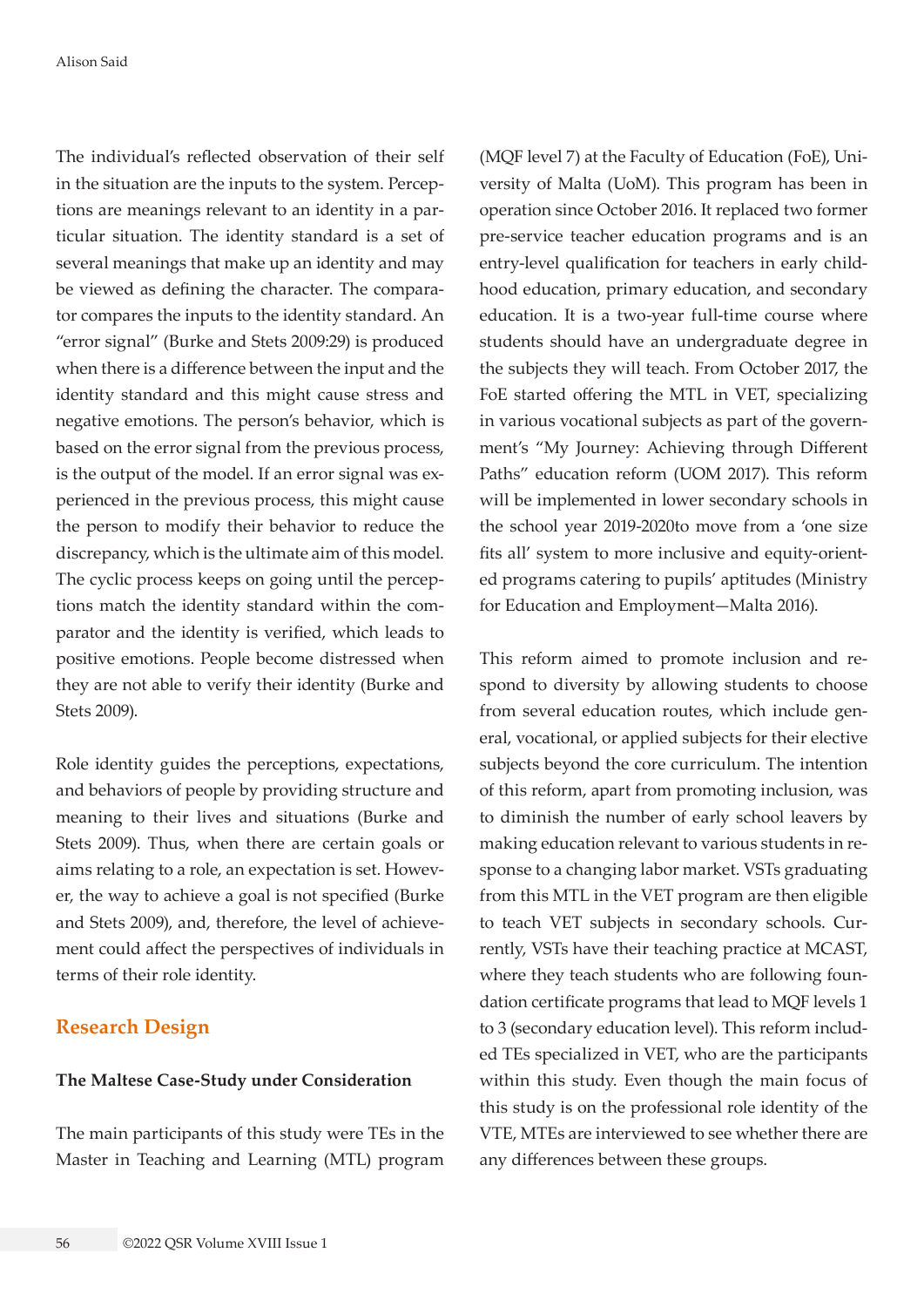#### **Philosophical Underpinnings**

The philosophical stance taken in this research comprises a subjectivist ontology and a constructivist epistemology. A qualitative methodology located within an interpretivist paradigm was chosen as this approach concentrates on interpreting and understanding "human actions and cultural products" (Benton and Craib 2001:182). Moreover, SI is an approach within the scope of interpretivism (Bloomer and James 2003:252).

#### **Methodological Approach and Research Methods**

The semi-structured interview technique was chosen as it was felt to be the most appropriate one to allow participants the freedom to add more information when required (Drever 1995). Considering that the perceptions of TEs needed to be investigated, semi-structured interviews helped in gaining a deeper understanding. Moreover, they were felt to be more appropriate considering the small-case study within Malta.

Convenience and purposive sampling were adopted for selecting a small number of participants. The main criterion for the purposive sampling in this study was ideally to include all the VTEs teaching on the MTL in VET program. Convenience sampling was undertaken for the other participants (MTEs) who were willing to take part.

Data were collected during the academic year 2018/2019. The MTL program within a VET context was offered in only two disciplines: Health and Social Care (HSC) and Media Literacy. The dean of the FoE circulated the researcher's request via e-mail to all faculty members within the MTL program to participate in the study. Six VTEs and seven MTEs from various subject disciplines agreed to take part in the study and contacted the researcher via e-mail to proceed with the interviews. All participants requested to be interviewed in their natural working habitat, that is, their offices. All educational research guidelines and ethical rules have been followed and approved by the University's research committee.

#### **Participants**

Tables 1 and 2 give a brief overview of the participants.

| <b>VET General</b><br>1<br><b>FT</b><br>N/A<br>Pedagogy<br>Yes, as a media<br>$\mathcal{P}$<br><b>PT</b><br>Media studies<br>producer<br>3<br>PТ<br>N/A<br>Psychology<br><b>HSC</b><br><b>PT</b><br>$\overline{4}$<br>Yes, in HSC<br>Yes, as a social<br>PT<br>5<br><b>HSC</b><br>worker<br><b>HSC</b><br><b>PT</b><br>6<br>Yes, as a scientist | <b>VTE</b><br>No. | Subject<br>Discipline | <b>Full-Timer</b><br>$(FT)$ / Part-<br>Timer (PT) | <b>Experience in</b><br>industry |
|-------------------------------------------------------------------------------------------------------------------------------------------------------------------------------------------------------------------------------------------------------------------------------------------------------------------------------------------------|-------------------|-----------------------|---------------------------------------------------|----------------------------------|
|                                                                                                                                                                                                                                                                                                                                                 |                   |                       |                                                   |                                  |
|                                                                                                                                                                                                                                                                                                                                                 |                   |                       |                                                   |                                  |
|                                                                                                                                                                                                                                                                                                                                                 |                   |                       |                                                   |                                  |
|                                                                                                                                                                                                                                                                                                                                                 |                   |                       |                                                   |                                  |
|                                                                                                                                                                                                                                                                                                                                                 |                   |                       |                                                   |                                  |
|                                                                                                                                                                                                                                                                                                                                                 |                   |                       |                                                   |                                  |

**Table 1. VTEs.**

*Source: Self-elaboration.*

## **Table 2. MTEs.**

| <b>MTE</b><br>No. | <b>Subject Discipline</b> | Full-Timer (FT) /<br>Part-Timer (PT) |
|-------------------|---------------------------|--------------------------------------|
| 1                 | Physics                   | <b>FT</b>                            |
| $\mathfrak{D}$    | Chemistry                 | <b>FT</b>                            |
| 3                 | Art                       | <b>FT</b>                            |
| $\overline{4}$    | Italian                   | <b>FT</b>                            |
| 5                 | Philosophy of Education   | <b>FT</b>                            |
| 6                 | <b>Business Education</b> | <b>FT</b>                            |
| 7                 | Sociology of Education    | FT                                   |

*Source: Self-elaboration.*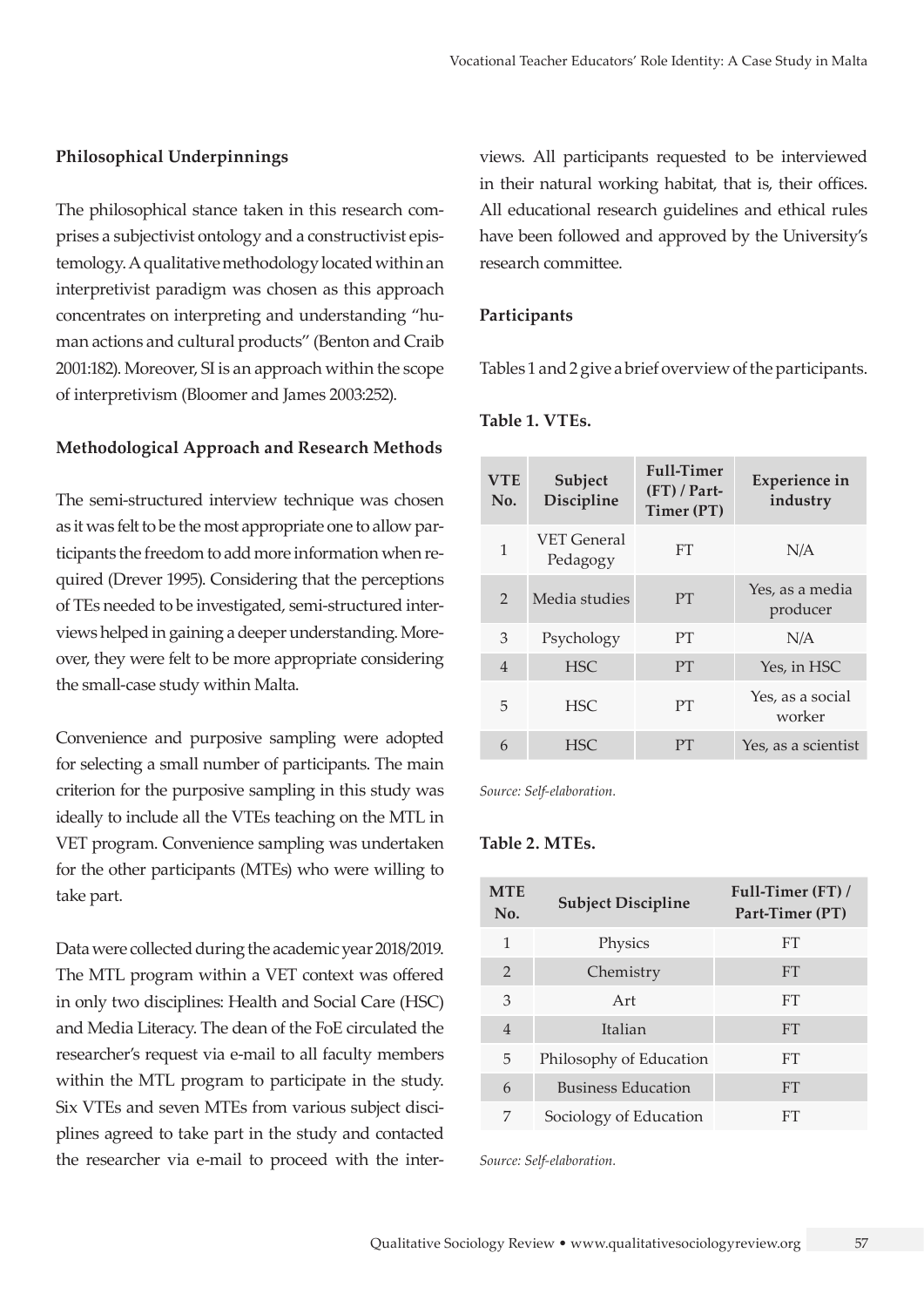#### **Data Analysis**

Semi-structured interviews were approximately an hour in length and audio-recorded. These interviews were all transcribed verbatim. Data analysis started in conjunction with the data collection as it is one of the essential attributes of qualitative research compared with quantitative research (Merriam 1998).

Thematic analysis (TA) was the method used to identify themes and patterns of meaning across the transcripts of the semi-structured interviews (Braun and Clarke 2013). Specifically, a mix of inductive and theoretical TA was used. Inductive TA "aims to generate an analysis from the bottom (the data) up; analysis is not shaped by existing theory (but analysis is always shaped to some extent by the researcher's standpoint, disciplinary knowledge, and epistemology)" (Braun and Clarke 2013:175). This type of inductive TA was mainly used for the participants' responses. On the other hand, theoretical TA was also used, as the interview questions were constructed on Burke and Stets' (2009) identity model, so the analysis was also guided by its theoretical concepts (Burke and Stets 2009). According to Braun and Clarke (2006:87), TA reveals "experiences, meanings and the reality of participants." Their guide to conducting TA was followed (Braun and Clarke 2013:202).

## **Findings**

The section outlines findings that emerged from the semi-structured interviews conducted with both MTEs and VTEs. The overarching themes: aims and principles; ideal TE (identity standard); and role identity are presented below. Each theme has a clear focus, scope, and purpose, based on Burke and

Stets' (2009) identity theory as discussed previously. Together, they provide a rich, coherent, and meaningful picture of what it means to be a TE in Malta. Specifically, this section explores how TEs construct their role identities and how emotions shape these identities, and the consequent outcomes for their practice.

#### **Aims and Principles of TEs**

An overarching theme is the "aims and principles" or perceptions that TEs in Malta have about their role identities. VTEs viewed them in terms of: time; reflecting on their practice; and having the adequate knowledge, skills, and competencies (KSCs) to produce vocational teachers of high quality. For example, VTEs portrayed time through current affairs and context. The influence of time and context is captured in the following comment from VTE 1:

VSTs should be given a context where they can apply the theory and skill into practice. You need time management, be creative, be aware of industrial skills. You have to keep abreast with today's society.

VTE 1's comments provide examples of how important it is that VTEs and student teachers remain aware of current affairs, in terms of technological changes and advancements. Thus, both VTEs and VSTs' role identities involve interaction with wider society, particularly industry and hands-on approach to apply theoretical concepts in practice. VTE 2 also refers to the notion of time and claims that it is the responsibility of VTEs to remain up to date with what is happening within the industry. VTE 2 states:

How can we understand the criticism that the media highlights, if we do not know our own context inside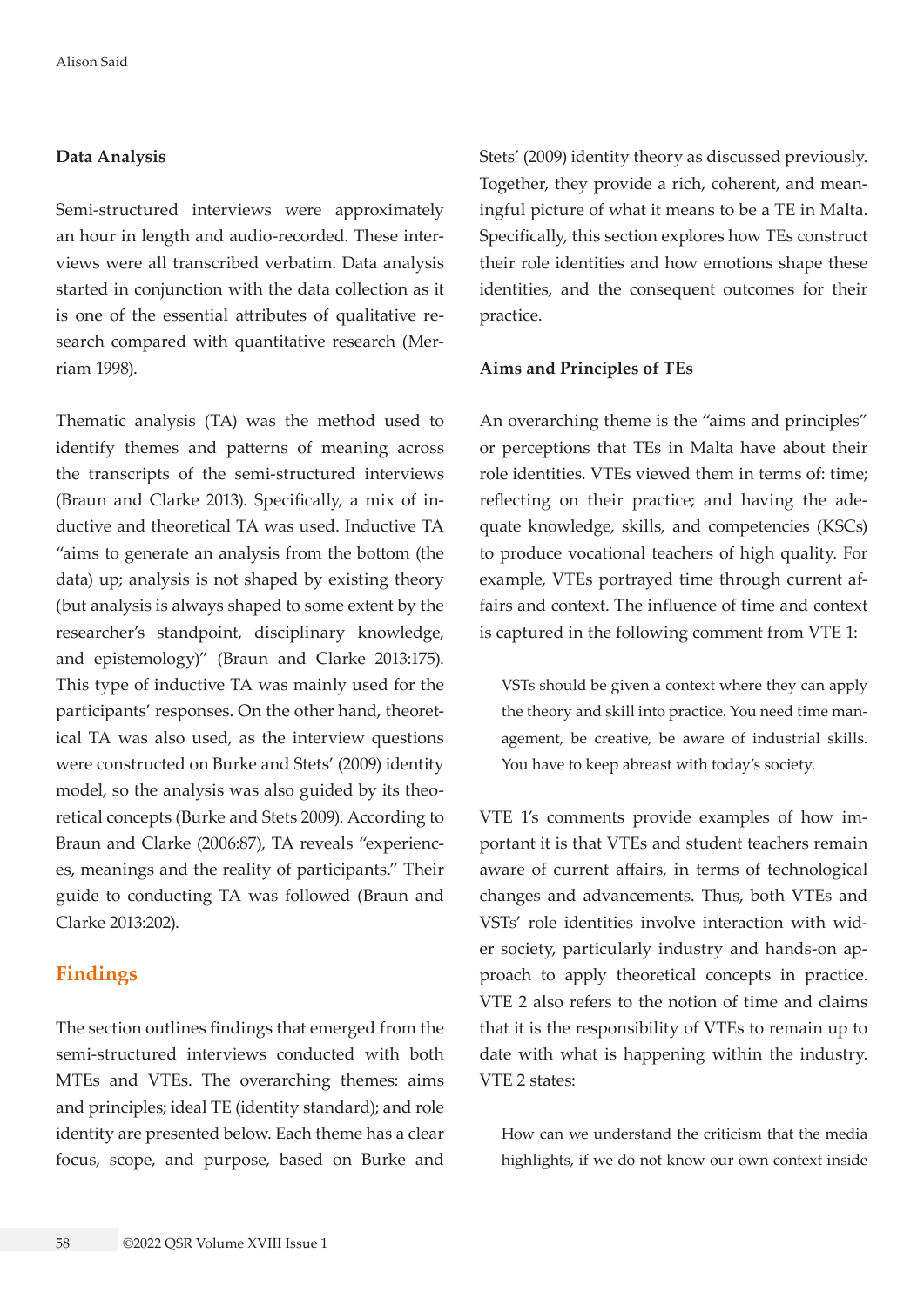out? Therefore, apart from our own local context, it is within our responsibility to also tell them [student teachers] what is happening within the EU context. How can we know the reason why Malta took a certain direction, if we don't know what's happening in the EU? A vocational teacher at the end of the day needs to know what's happening within the industry at a local and also at a broader context to remain up to date.

This extract demonstrates that it is crucial for educators within a VET context to keep abreast with what is happening around them and in the wider context and communicate this to their student teachers. In addition, the spillover of the commitment to VTE 2's former professional role identity in the industry can put tremendous pressure on the current role identity of a VTE to complete its expectations and responsibilities. VTE 2 feels that if the industrial context is omitted from the teaching, the role expectations of a VTE will not be fulfilled, which might trigger a discrepancy in the future when vocational student teachers become fully qualified to teach. In fact, this study is based on the premise that the role identities of VTEs are similar to those of vocational teachers due to the nature of the subject discipline. Thus, VTEs are aware of their responsibility to pass these attributes to their student teachers. The meaning of their role identity is created through interaction with other parties beyond the VET context. This is linked to the next two sub-themes about self-reflection and KSCs.

Self-reflection offers educators an opportunity to think about what works and what does not work in their professional practice. VTEs said that this made them think deeper and reflect on their practices and about why certain decisions were taken. They described how it results in effective teaching as they improved their practice thereafter. For example,

VTE 3 emphasized the importance of self-reflection and states:

Another responsibility that we, TEs, have is to tell our student teachers that we must constantly evaluate and reflect on the vocational education system and the lessons.

This extract links with the previous sub-theme of keeping up to date with what is happening in the industry and reflecting and evaluating the current practices. This demonstrates the intensive commitment to meeting the aims and principles of a VTE. VTEs need not only to reflect on their teaching practices but also know what is happening in the labor market, which is linked to the next sub-theme.

As discussed previously, it is within the VTEs' interests to remain abreast with what is happening in the labor market. That leads the VTE to explore different approaches to the KSCs that are required within it. Learning for employability is considered essential by the VTEs. The word "industry," which refers to the labor market, was constantly being mentioned by them. For example, VTE 4's aim was to make sure that student teachers were well prepared within the vocational stream and in the pedagogical aspect, which would lead to high-quality vocational teaching. In fact, VTE 4 said:

[My] aim is to produce vocational teachers of high quality.

VTE 1 concurred with this aspect:

Vocational education is different. Apart from providing them the skills, you also have to pass on the competencies. That is, there is the theory, there is the skill, then you should be capable of applying that theory and that skill to unfamiliar situations.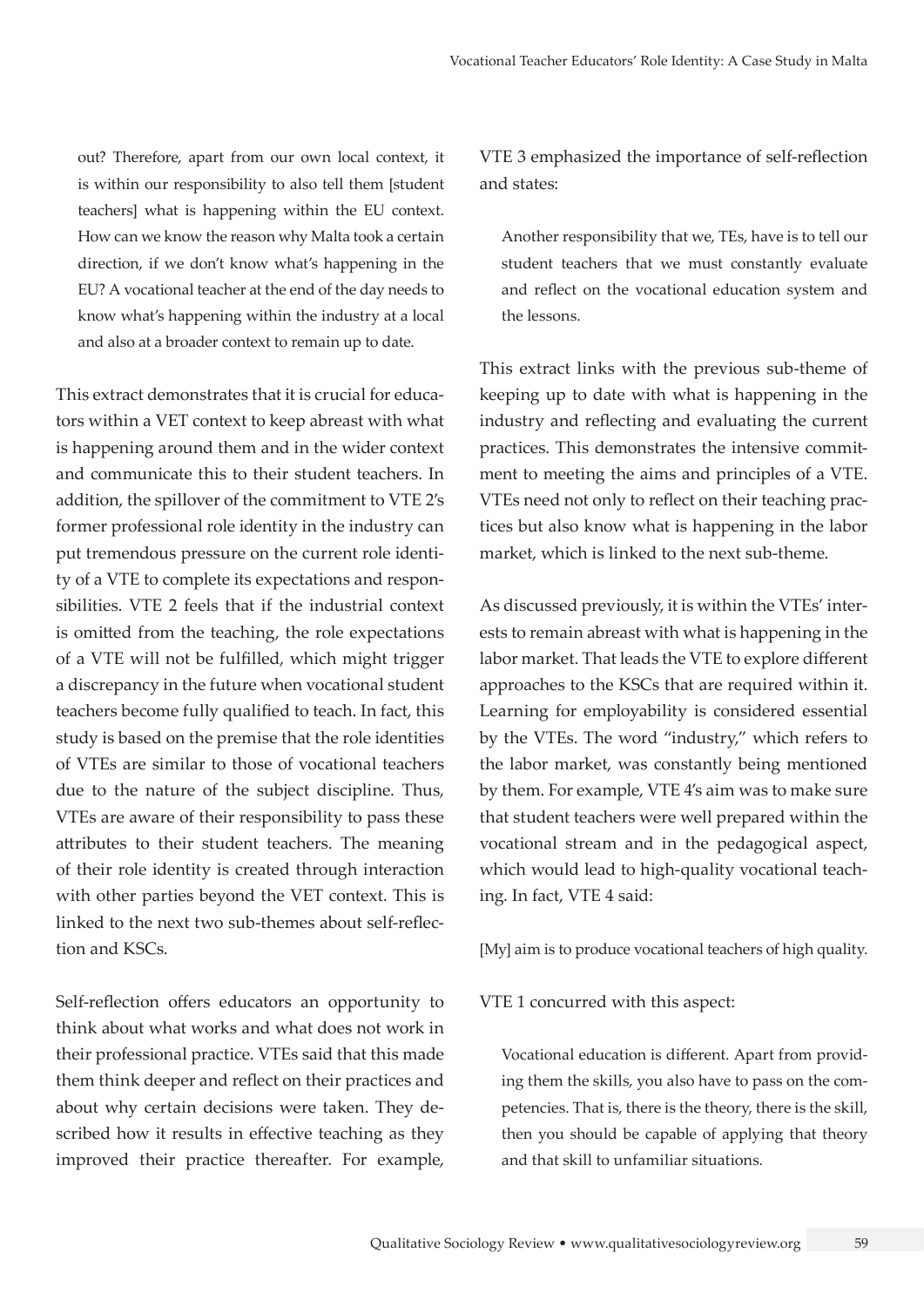Here, both VTE 4 and VTE 1 demonstrate the importance of being competent in the skill and not only being knowledgeable. In fact, VTE 4 emphasizes that it is within their responsibility to prepare students both in the vocational and pedagogical aspects, that is, teach them how to transfer that knowledge to others. Similarly, VTE 1 explains the importance of linking theory to practice, even in unfamiliar contexts.

These extracts indicate that occupation-specific skills are not enough for VET students to adapt to new life situations and engage in further learning; key competencies are also required. VTEs described why these are essential for employment. Moreover, these extracts also depict how the professional role identities of VTEs are not static as they gain experience and constantly need to adapt to the changing requirements of the labor market.

On the other hand, MTEs viewed the "aims and principles" as: helping student teachers become good teachers; helping future teachers become reflective practitioners; and "loving" the subject discipline and then teaching its pedagogies. For example, MTE 1 and MTE 2 describe how helping student teachers is their main focus. MTE 1 says:

I would like my student teachers to think of the learners first. That is my main thing. What does it mean to learn? What type of teaching should I do for that learner? I, as a lecturer, would have failed. I don't want them to have the knowledge just to pass their exams.

Here, MTE 1 sees teaching as student-focused, both in the TE's work and that of future teachers; and teaching and learning should not be about passing exams but based on reflective practice and adapted to their learners.

Like MTE 1, MTE 2 described how student teachers should always put the needs of their learners first and says:

Teachers should think about their students and not just about the content. They need to connect the needs of the subject to the needs of the students. You cannot emphasize the learning outcomes and forget about the realities you have in front of you. If that happens, learners start losing their focus. So, the challenge for the teacher is to be flexible and adapt to the situation.

MTE 2, like MTE 1, is student-focused. Flexibility is key to adapting teaching content to the needs and abilities of students.

Similarly, MTEs describe ways how they help future teachers become reflective practitioners. This subtheme explores how MTEs evoke their aims and principles with their student teachers. For example, MTE 3 says:

My aim as a TE is to help my student teachers become reflective practitioners. My desire is not to have teachers who go to class and teach their subjects, and that's it. I want them to be reflective practitioners in the sense that whatever they do in class, they need to reflect upon, prior to going in class and after going out of class.

This extract demonstrates MTE 3's ambitious aim that one has as a TE. MTE 3 suggests that to be a good teacher, reflection before and after teaching is necessary. MTE 3 aims to engage the student teachers in reflective practice.

MTEs highlight the importance of knowing the subject profoundly before teaching its pedagogies. This sub-theme captures the underlying aims of MTEs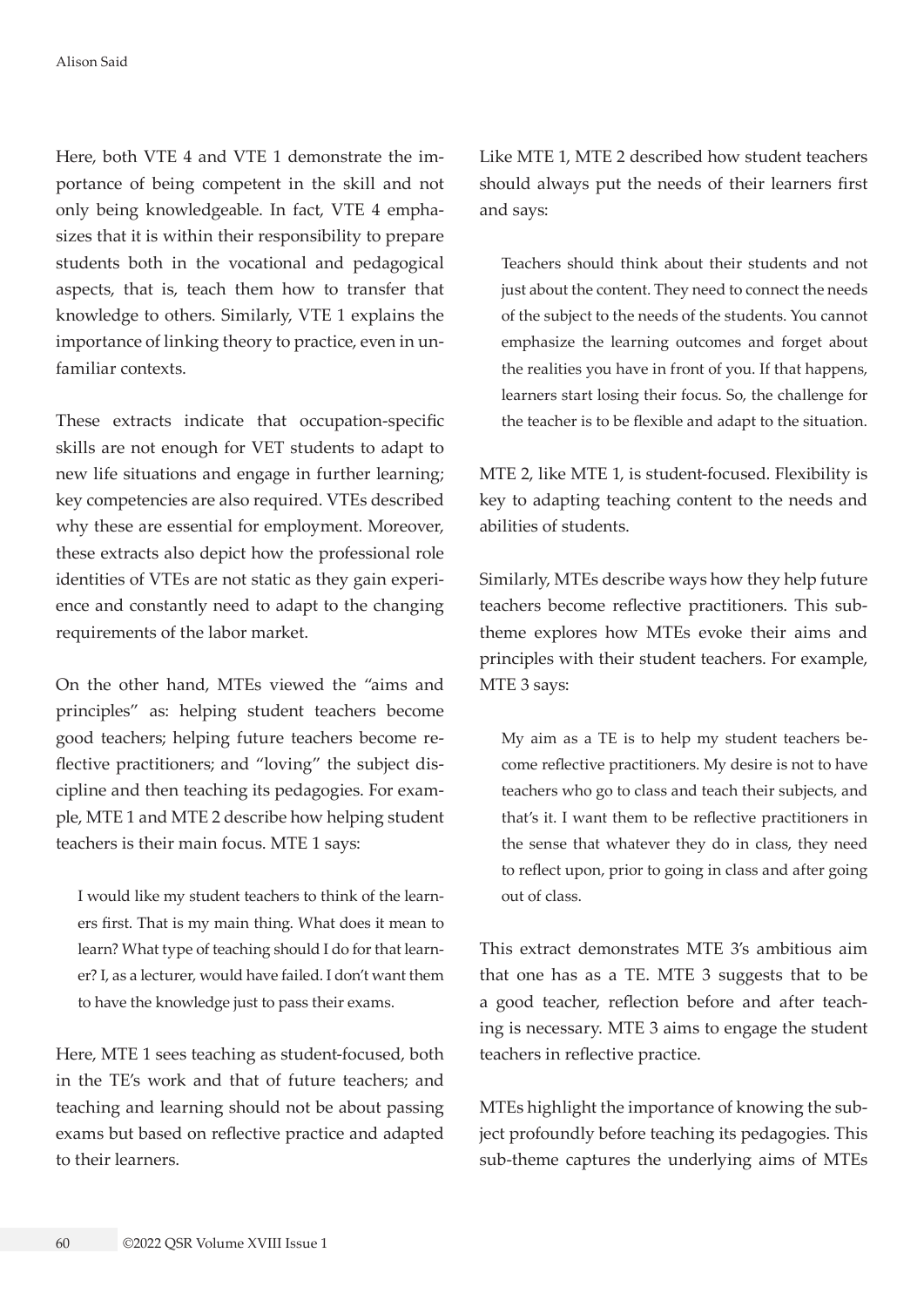regarding content knowledge. According to them, a teacher is not able to teach a subject if they understand it at a superficial level. In addition, a teacher cannot communicate any enthusiasm, and teaching would be pointless. For example, MTE 4 says:

The subject has to be ingrained within you. It has to be in your blood; you have to know it really well.

MTEs highlight the importance of knowing the subject profoundly before teaching its pedagogies. In addition, both MTEs and VTEs shared a common aim and principle, that of supporting student teachers. Regardless of which role identity is, the fact that they appear to be so interconnected on this aim and principle shows how strong the commitment and thus salience of the role identity of being a TE. It is, therefore, logical to suggest that this study is based on the premise that the role identities of VTEs are also similar to those of MTEs, bearing in mind the nature of teacher training programs.

#### **Ideal TE (Identity Standard)**

According to Burke and Stets' (2009) identity model, each identity contains a set of meanings that defines the character of that particular identity and makes up the identity standard. This theme, "ideal TE," portrays the set of meanings that TEs have, which characterizes an ideal of their role and serves as a point of reference in the identity process within the identity model.

VTEs viewed the ideal TE in three different ways, all of which were directly related to the VET context. According to them, the ideal VTE should be pragmatic and dynamic; must have industrial and teaching experience; and should maintain practical links with the labor market to keep informed. For example,

The person needs to be very pragmatic and very dynamic; someone who's capable to bridge theory to practice and relate it in a very relevant mode. It cannot be something that remains theory on paper. [VTE 1]

The emphasis of vocational education is hands-on. [VTE 4]

Here, VTEs emphasize that VTEs' teaching approach should be practical not only theoretical; and bridge the gap between the two. In addition, the need for teaching to be exploratory in nature and have a "hands-on" approach is crucial. Vocational teaching needs to be pragmatic, dynamic, and practical to develop and maintain the highest standards in students' technical competencies, pedagogical skills, and transversal competencies. The latter are those skills and attitudes, such as organizational skills, that are relevant to a broad range of occupations.

Considering that technological changes impact future job trends, they suggest that VTEs should be flexible in their practice and explore new ways that accommodate these changes. The implication is that their professional role identities are constantly changing, which is linked to the next sub-theme where according to VTEs, TEs working in a VET context should have industrial experience. The connection with industry was also highlighted in the aims and principles of VTEs. For example, VTE 6 says:

They definitely need to have industrial experience and then teaching experience. So, you need to have both kinds of experience.

Considering that the aim of VET is learning for employability, the ideal VTE should have industrial experience within the subject field and also experience within pedagogy. They argue that high-quality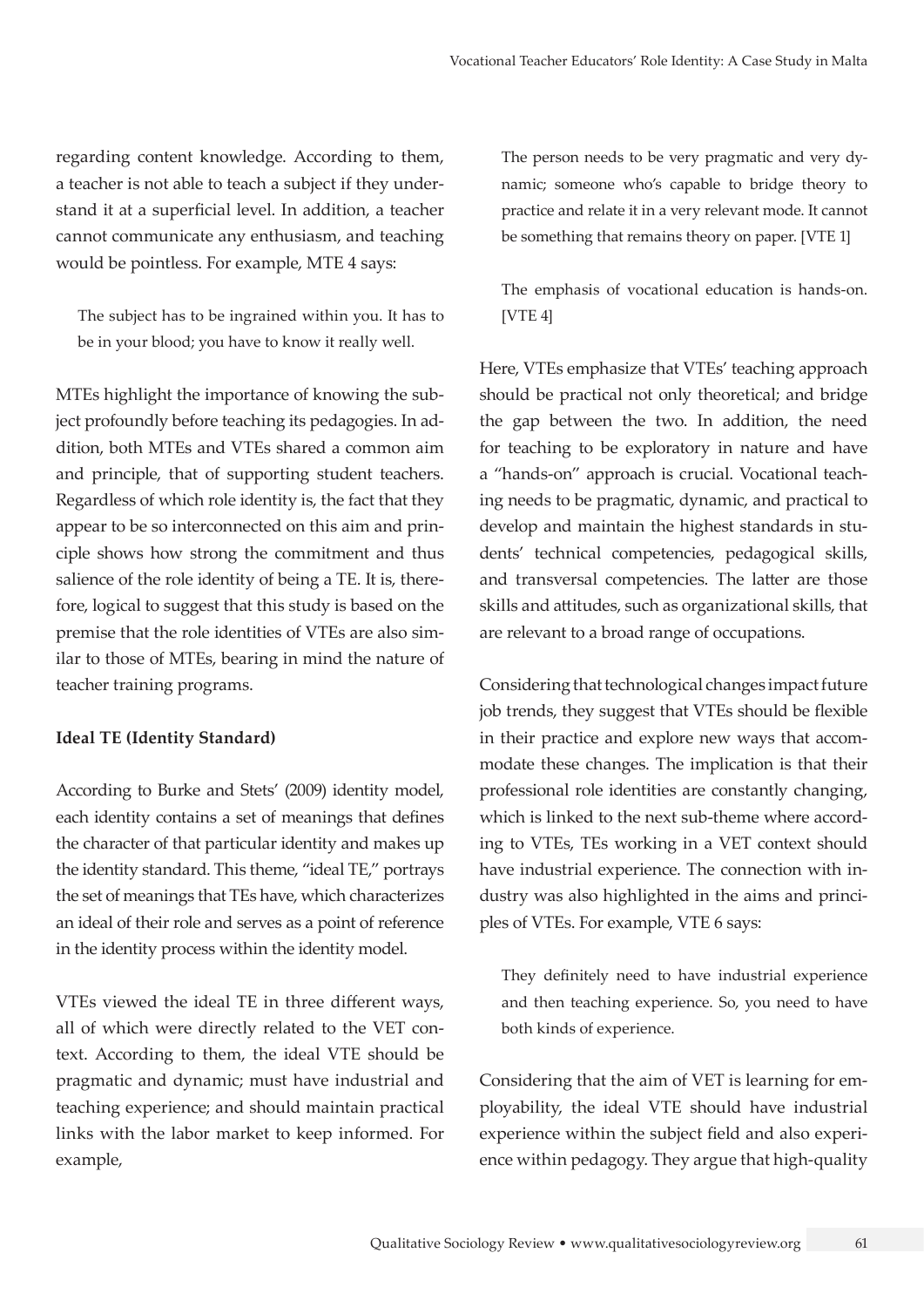teaching in VET is guaranteed by having teachers who have prior occupational experiences. That leads to the next sub-theme where VTEs describe the importance of links to the labor market. For example, VTE 6 states that:

TEs should make sure to remain up-to-date, to know what is being done out there.

One way of achieving this would be through industrial visits to help VTEs to remain abreast with the latest knowledge and allow them to discuss future skills trends in the labor market. This depicts how the role identities of VTEs are internalized by social role expectations. VTE 6's emphasis on remaining up-to-date may indicate uncertainty of their role identity if they do not keep abreast with the labor market. VTEs' role identities are not solely set by them as a professional group, but also by the expectations of the labor market. As a result, there may be tensions and dissonances in verifying their professional role identities as their identity standard.

Thus, the interviews show that identity is not only about how VTEs perceive themselves, but how the labor market and society perceive them. Moreover, it suggests that within a SI perspective, the focus in the case of VTEs is on how identities are developed and ascribed in interactions with the labor market.

For MTEs, the ideal MTE should be enthusiastic about the subject discipline and keep abreast with the latest research. These were also highlighted in the aims and principles of a TE. In addition, both VTEs and MTEs have stressed the importance of keeping good TE-student teacher relationships. That is likely to help in the learning process of student teachers. They also emphasize the importance of the personal quality of caring over the academic ability of teachers or TEs. This quality relates to "person identities" in Burke and Stets' (2009) identity theory and they may guide the role identities.

#### **Role Identity**

This theme explores the role identity of the TEs in this study in terms of three sub-themes: roles; prominence; and salience hierarchy of identities. It considers how TEs construct meanings for their different roles. According to identity theory, a role is "the set of expectations tied to a social position that guide people's attitudes and behavior" (Burke and Stets 2009:114) and provides structure, organization, and meaning for TEs.

## *Roles*

This sub-theme captures more than one characteristic that TEs used to describe what their role meant to them. Burke and Stets (2009:115) claim that role identities have different meanings for different people. Each role is described in depth below. It also explores how TEs cope with multiple roles and which they consider conflicting. Both VTEs and MTEs mentioned curriculum development, teaching/lecturing, and examining student teachers as their multiple roles. VTEs distinguish themselves in their teaching approach, considering that their subjects are vocational. They emphasize that starting from the practical aspect and moving to the theory was their adopted approach when compared to the traditional way of teaching that is more content-driven and students are passive learners. Specifically, VTEs consider that the most effective learning in VET is by giving importance to learning through the application of knowledge in realist contexts. VTEs feel responsible to ensure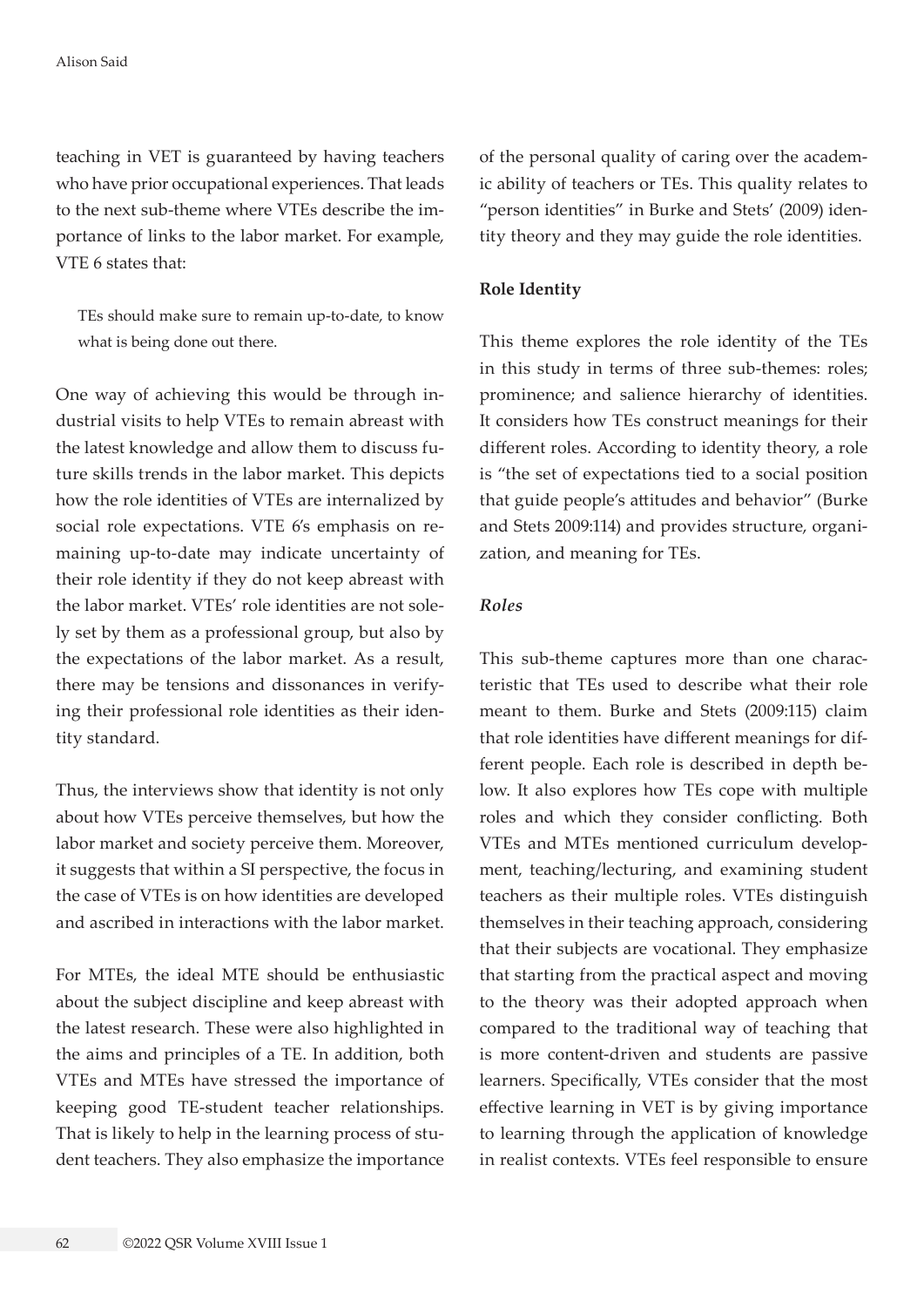that learning is connected to the workplace and that students would be learning for employability. This type of learning approach is also in line with the findings of Said (2018) where authentic learning was the preferred learning environment for higher vocational students following a vocational bachelor's degree program. The difference between this current study and Said's (2018) study is that the participants were not student teachers in VET but were higher vocational students following a vocational bachelor's degree program. However, the comments of the VTEs of this study suggest they know exactly what type of learning approach vocational students prefer, and that is why authentic learning is emphasized to student teachers.

VTEs also mentioned supporting student teachers and MTEs mentioned administration, researching, and dissertation supervision as part of their roles.

The above findings concur with other researchers, suggesting that people can activate multiple meanings to their role identities (Burke and Stets 2009). Both VTEs and MTEs have attributed multiple meanings to their professional role identity. Thus, the next sub-theme discusses how these TEs cope with the multiple roles.

## *Coping with Multiple Roles*

Support from colleagues, relevant experiences, self-reflection, and personal characteristics were the main coping mechanisms between various roles. VTEs specifically described how their former occupational identity guided them in their role as a VTE. VTEs suggested that their former occupational identity was not replaced by their new role identity as a TE, but it has helped them to transition. With regards to the latter, person identities are also recognized by identity theorists (Burke and Stets 2009). They are based on the qualities and characteristics that define the person as a unique individual rather than as a role-holder. Thus, the person identity is seen to be operating across various roles and situations, and at times is likely to be activated more than the role identity. In certain situations, individuals rely on their person identity, which serves as the identity standard, and which eventually guides the identity-verification process (Burke and Stets 2009). For example, VTE 2 specifically states:

It was not difficult to cope with multiple roles. My motto is that the things you wish for yourself, do them to others. Therefore, I always give my best. Being honest and transparent is my way.

This suggests that the character of the individual plays an important part in every role identity that is taken. Moreover, person identity is like a master identity since the meanings within it influence the meanings within one's role identity (Burke and Stets 2009).

The next sub-theme discusses how the roles TEs mentioned might conflict with one another.

#### *Conflicting Roles*

Multiple role identities could be related to one another and are set to different levels. That could result in identity conflicts where there is a role conflict. A discrepancy between these role identities can occur when they are activated at the same time. Identity theory suggests that levels of distress are felt because of these discrepancies (Burke and Stets 2009). TEs experienced conflicting roles and mentioned the examining role, as opposed to the teaching/mentoring role. For example, VTE 3 says: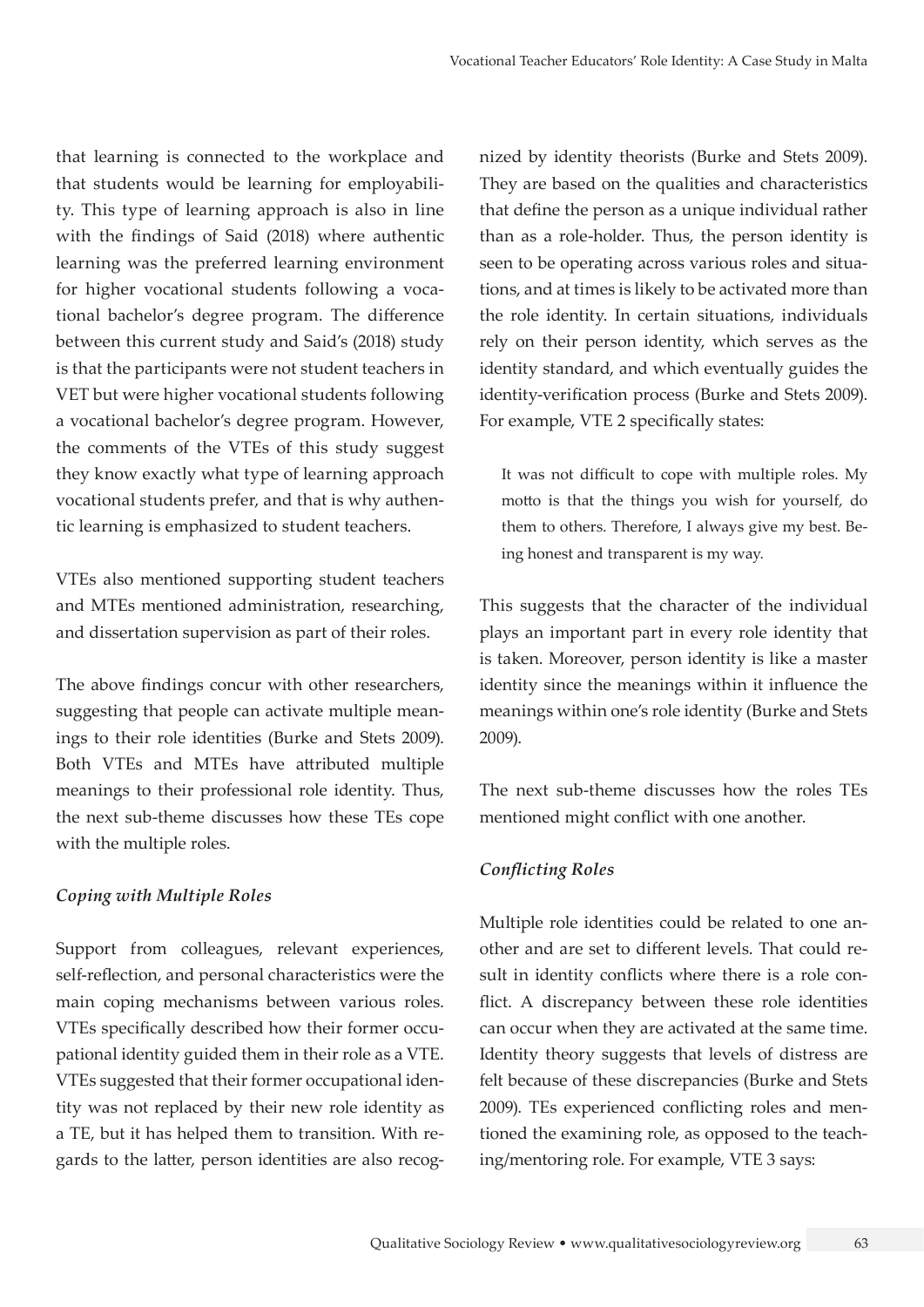Honestly, in the beginning, I was afraid that my roles do conflict with one another as I was first teaching them, and then the time arrived when I had to assess them during their exams and teaching practice visits. However, the fact that all student teachers were respectful helped me overcome this fear.

It is suggested that when a TE manages conflicting roles successfully, such as the ones above, they can build a good relationship with student teachers; it not only helps student teachers in effective learning but also impacts positively on the identity formation of the TE.

Moreover, MTEs describe how the mentoring role conflicts with the examining role. For example, MTE 4 says:

There's a very fine line when being a mentor and an examiner at the same time. I'm referring to the teaching practice here. But, the fact that I keep constant communication with my student teachers, very often, they already know what my judgment will be. I discuss everything with them. After each visit, I discuss the report I give them and invite student teachers to my office to discuss it thoroughly.

This extract also suggests the benefits of building a good TE-student teacher relationship and how the role identity of a TE is verified through open communication with both parties (Burke and Stets 2009).

#### *Prominence Hierarchy of Identities*

This sub-theme within "role identity" captures how important identity is for TEs. Since TEs have multiple role identities, as was explained above, this sub-theme explores which role or roles are more prominent in the way VTEs and MTEs think about

themselves. The higher the identity in the prominence hierarchy, the more important it is. However, where an identity appears in the prominence hierarchy depends on three factors (Burke and Stets 2009). One of the factors is how much individuals obtain support for the identity they are claiming. The more support they have, the higher that identity will be in the prominence hierarchy. Another factor that affects it is how committed individuals are to their role identity. The placement of identity in the prominence hierarchy is also influenced by the rewards individuals get from that identity, both extrinsic and intrinsic (Burke and Stets 2009). Intrinsic rewards are the gratifications that individuals experience internally for that particular role they perform, whilst extrinsic rewards are things such as money, prestige, and favors. Therefore, this sub-theme is divided into three categories: support; commitment; and rewards, and each category explores which roles are prominent for TEs.

#### *Support*

VTEs described four main roles that were most supported. These were: (1) administrative, (2) curriculum development, (3) examining role during teaching practice, and (4) writing exam papers. The support was either from their colleagues or from the department they worked in. The one and only role that was given the least support for VTEs was the teaching role. All VTEs said that they could not receive support on lecture preparation when compared to other roles. TEs felt reassured when they received the necessary support. The more support they received from the department or from their colleagues, the higher that role identity is likely to be in the prominence hierarchy. However, support is not the only factor that impacts prominence hierarchy. Another factor that affects this is commitment.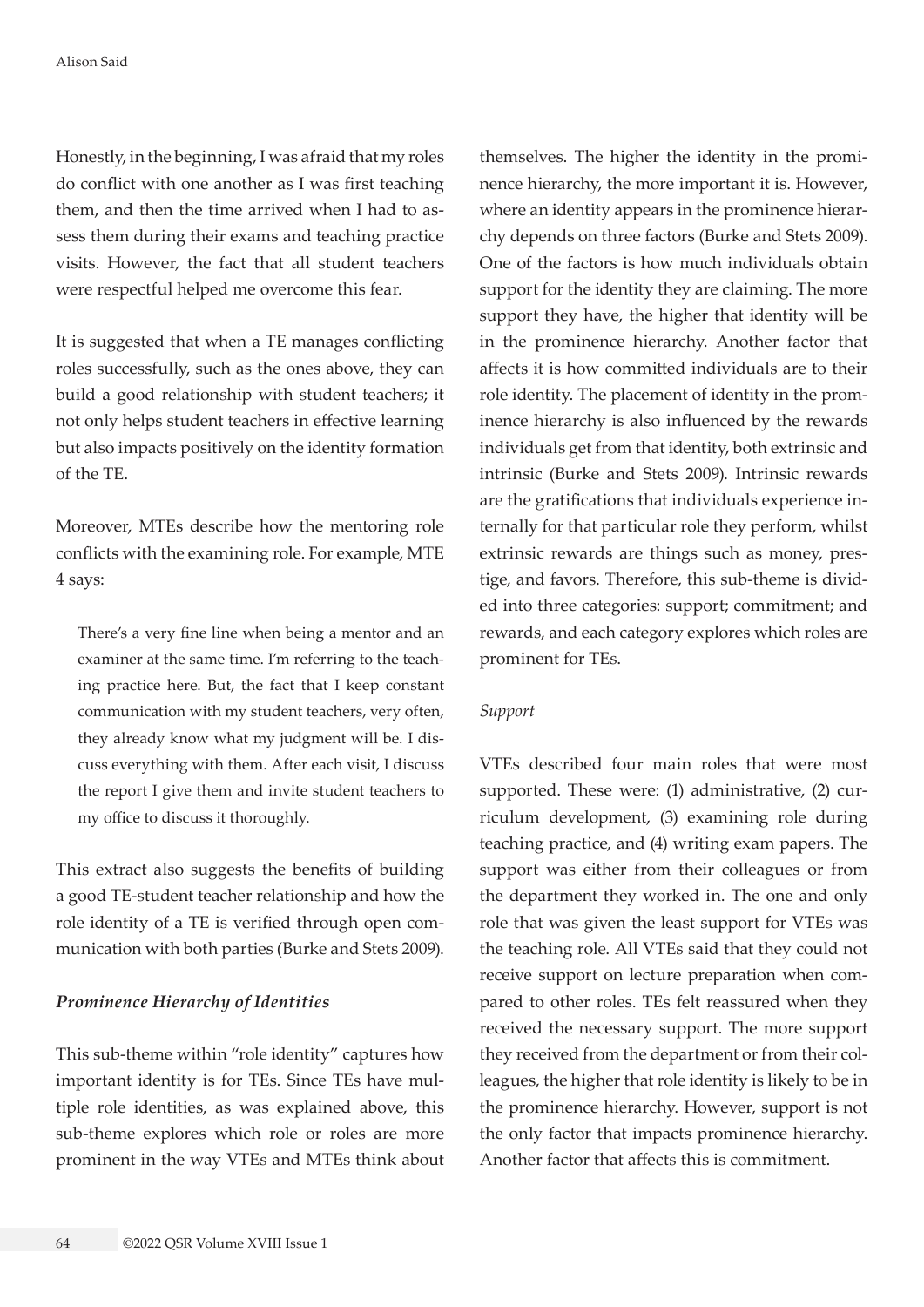#### *Commitment*

This sub-theme explores which roles TEs are most and least committed to. VTEs and MTEs have suggested that the role they were most committed to was the teaching/lecturing role. Moreover, VTEs were also committed to the examining role during the teaching practice. Administration was the role that many MTEs found they were least committed to.

The administrative role does not appear to add any value to the role identity of a TE, but it is still recognized as needing to be done.

The final factor that affects this are rewards.

#### *Rewards*

The extrinsic rewards that both VTEs and MTEs received were from the student teachers. For example, VTE 1 says:

I feel very happy when students appreciate what you do with them.

It is suggested that appreciation motivates TEs in the role identity. Similarly, other MTEs also feel rewarded when student teachers thank them for the work they do. For example, MTE 4 says:

Sometimes I get ex-students who come up to me and tell me "thank you" or give me a gift as a form of appreciation. These give me the courage to go on.

MTE 4 admits that when student teachers appreciate the work, it motivates them and gives them an incentive to carry on. Moreover, such appreciation also acts as a verification for their role identity as a TE and confirmation that one is on the right track.

In addition, MTEs receive extrinsic rewards in the form of positive emotions when other researchers acknowledge their work.

The intrinsic rewards were the positive feelings VTEs and MTEs felt when they overcame certain challenges, when a lecture turns out well and when student teachers follow their advice during teaching practice. This suggests that commitment and perseverance help in identity verification. Both intrinsic and extrinsic rewards motivated TEs to keep on striving, which helped them in their professional role identity formation.

#### *Salience Hierarchy of Identities*

This sub-theme within the broad theme of "role identity" captures which role or roles TEs had to activate in a situation because of norms or pressures from others. According to identity theory, identity salience reflects the situational self rather than the ideal self. It is the likelihood of identity being invoked across situations.

Both VTEs and MTEs emphasized that their teaching and mentoring roles were the most important, which need to be activated across situations. Participants feel that they aim to teach student teachers well and to support them in their needs.

The least important role for both VTEs and MTEs was the assessing role. For example, TEs mentioned that their focus is on the learning process rather than the grade they give during the teaching practice. In addition, one participant also mentioned the counseling role as the least important as it was not a priority and is seen beyond the remit as a VTE. However, as a professional, this participant responded to the expectations of the situation rather than to their desires (Burke and Stets 2009).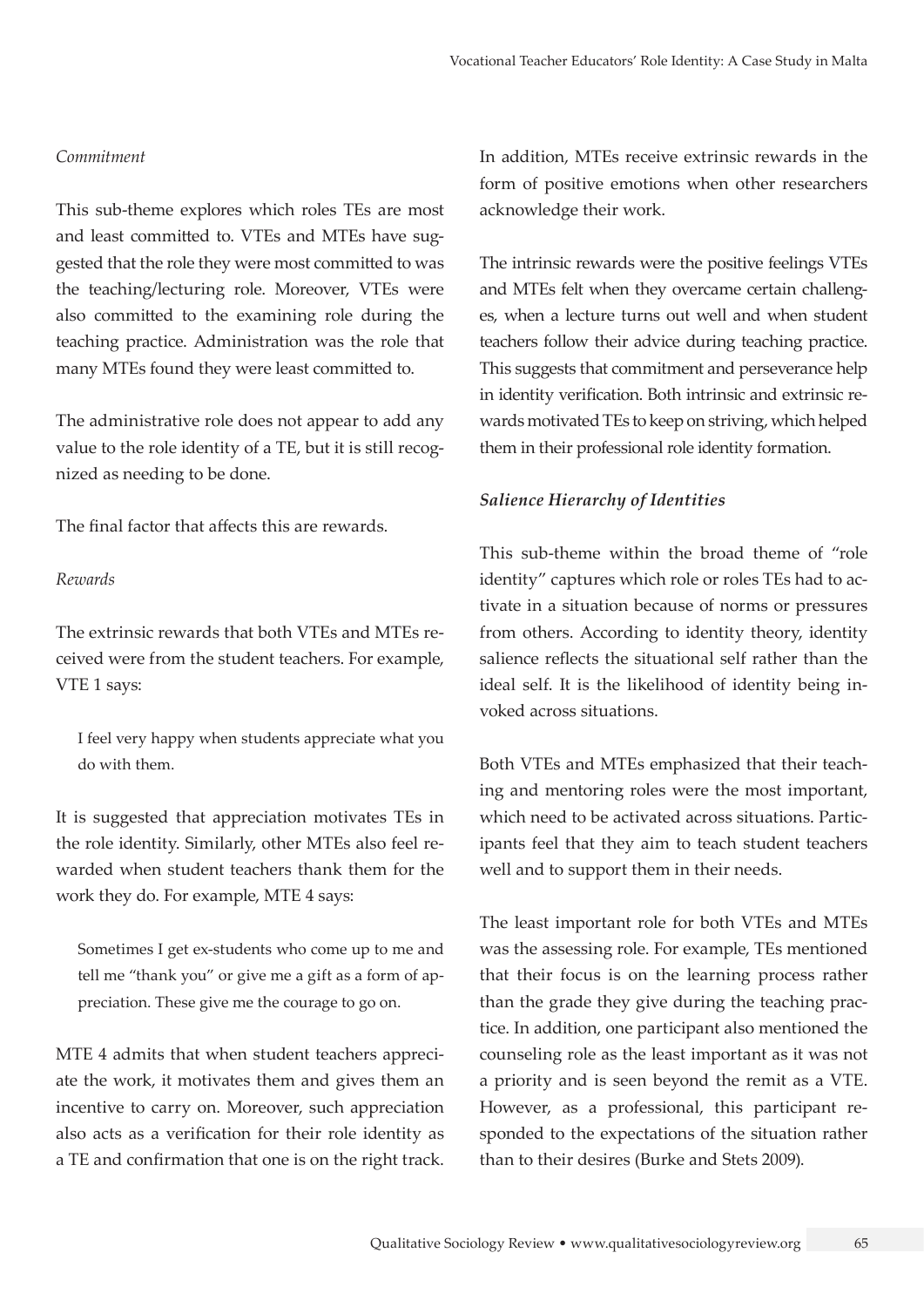In summary, the VTEs' perceptions of their professional role identity prioritized not just knowledge but also skills and competencies, distinct from the pedagogic practice. The identity standard that represents the professionalism of these VTEs may be influenced by their biographies, including their former occupation identity and training, together with their educational and personal experiences, and person identity. Moreover, how VTEs viewed their understanding of their professional role identity will frame notions of effective vocational teaching and ideas of what makes student teachers become "good" teachers in the VET context.

The last two sub-themes show that the more prominent a role identity is for the VTEs, the more likely it will be invoked in a situation. Moreover, the more support and rewards VTEs receive for a particular role, the more that role is activated across other role identities. In these findings, VTEs remark that they are mostly committed to their teaching and examining roles, amongst other roles. VTEs experience positive emotions from having good relationships with their student teachers and being responsible for bridging theory with practice and learning for employability. These may be associated with their identity standard.

On the other hand, the perceptions of MTEs on the role identity prioritized knowledge of the subject matter and the research that underpins their teaching. In addition, they attributed multiple meanings to their roles and not all of them managed to cope with their different role identities. The two role identities that were seen to be conflicting were the lecturing and examining roles; MTEs are mostly committed to the lecturing role. In addition, they find the administrative role least important as it is time-consuming.

# **Discussion**

The experiences of a small group of TEs within the MTL program were examined. It was observed that the educational contexts in which they teach differ not only in the subject disciplines but in terms of their cultures. Findings show that both VTEs and MTEs played roles in interaction with their student teachers and their colleagues. The internalized meanings of the roles that participants apply to themselves help to construct their professional role identity as TEs. These varied slightly between and among both groups of participants. That is because the meanings are derived from the individuals' distinctive interpretations of the role. VTEs put most emphasis on KSCs, bridging the gap between the theoretical and the practical components, and on industry outreach. On the other hand, the MTEs emphasized content knowledge and research, considered as a key characteristic for university TEs in Europe to develop a researcher identity (Swennen, Jones, and Volman 2010).

There was also a difference between full-timers and part-timers in the roles they described within the same group of participants. Full-timers described an additional administrative role when compared with the other roles that were described. Respondents drew on similar discourses when discussing that their priority is to care for student teachers.

Moreover, it was observed that the institutional context and previous experience left an impact on their identity standard. MTEs portrayed how the community of practice influences their professional role identity. However, since all but one VTE were part-timers who spend less time on campus when compared with full-timers, their identities are not necessarily influenced by the UoM as an academic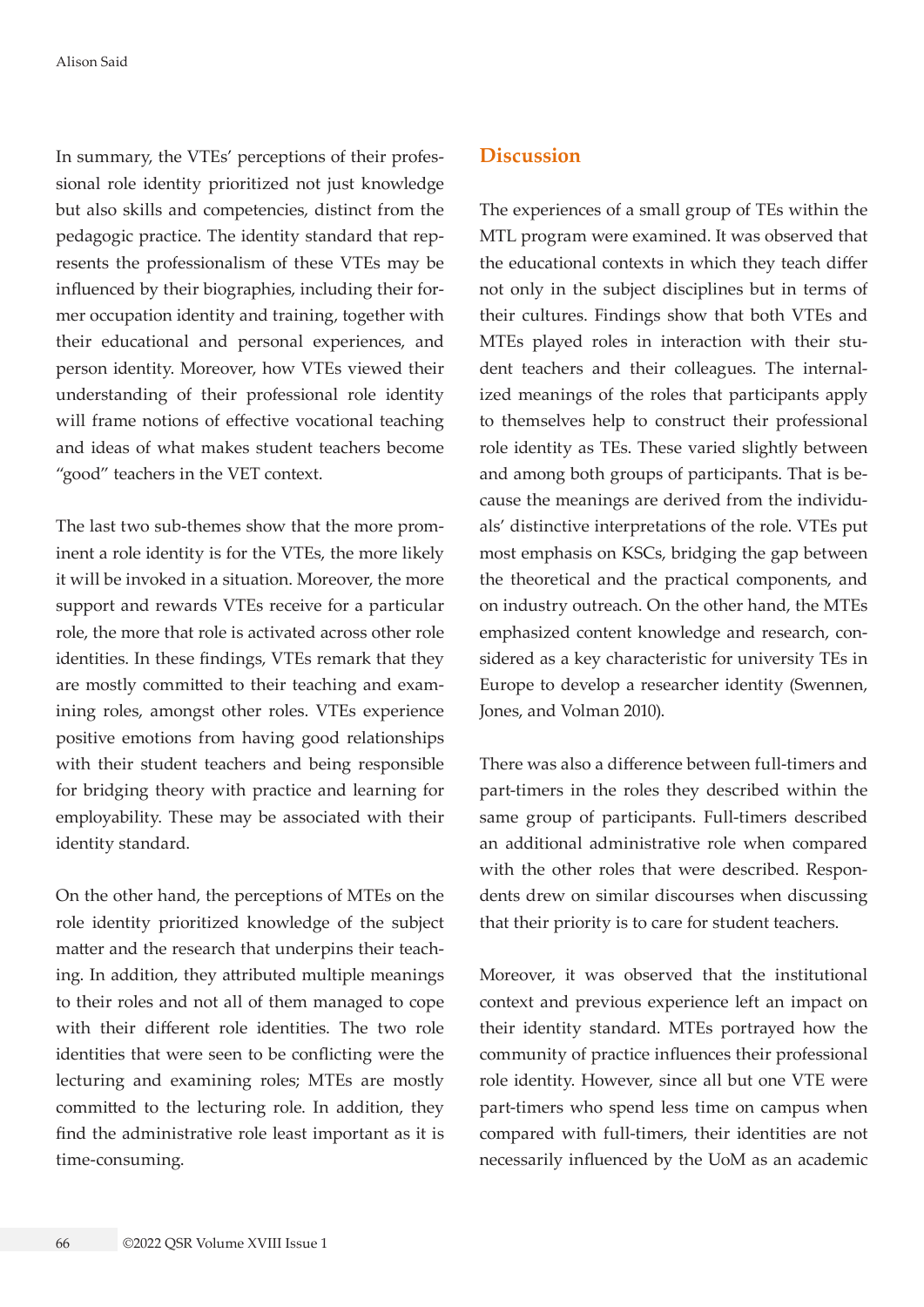institution. VTEs are more influenced by the labor market and their full-time occupation, which have an impact on their identity standard. In addition, the employment status of VTEs as part-timers did not have any influence on the underpinning of their teaching. Although VTEs saw research as important, they felt that it was not a necessity for them due to the nature of VET.

As the findings depict, the professional role identity of TEs contains a large set of meanings, showing that more than one characteristic was used to describe what their role means to them. However, the participants within the VTEs' group appear to think alike and act alike, showing that there is uniformity of thoughts and actions, indicating their social group identity (Burke and Stets 2009). As their perceptions and behavior were similar, this shows that VTEs took on a clear group-based identity. Findings show that they acted in concert; they identified with and evaluated themselves positively in the group, all giving importance to the needs of industry and adopting a hands-on teaching approach.

It can be observed that the role identities are integrated with the group identities, which makes it difficult to disentangle them from each other as identity theory suggests (Burke and Stets 2009). Findings show that VTEs, although having discussed and enacted their roles individually, share very similar ideas on what it means to be a VTE. Moreover, this study echoes previous attempts to theorize ideas that vocational teachers should be conceptualized as "dual professionals" (Orr and Simmons 2010), bearing in mind that they hold the identity of a teacher, or in this case, a TE, as well as that of their former or other occupation (which is their vocational expertise). This shows that VTEs are more distinct when compared with the different role identities of MTEs, which are more related to content knowledge.

Concerning TEs verifying their identity, some participants felt unable to perform well in their role and experienced negative emotions, just as is predicted in the identity model (Burke and Stets 2009). For example, TEs from both groups felt negative emotions when student teachers do not follow their advice. TEs felt that they needed to act on this and discuss issues with their student teachers. Both groups experienced positive emotions when they felt that their work was being appreciated by their student teachers. That led TEs to continue behaving in the same way as their identity was being verified.

Both groups have ranked the meanings they attributed to their role identities differently. Some participants gave their primary importance to teaching, showing that identity prominence was on that component. Then, others were mostly committed to the role of examiner during the teaching practice. They also described moments when identity salience had to be invoked in certain situations. For example, even though their least important role was that of a counselor, there were moments when they had to activate and prioritize this role over their prominence identity to help student teachers in particular situations. These situations affirm the claim that whilst identity salience and identity prominence are correlated with each other, they are still different in the underlying concept (Stryker and Serpe 1994).

# **Conclusion**

The study particularly focused on the professional role identities of VTEs and compared them with MTEs' on the island micro-state of Malta where re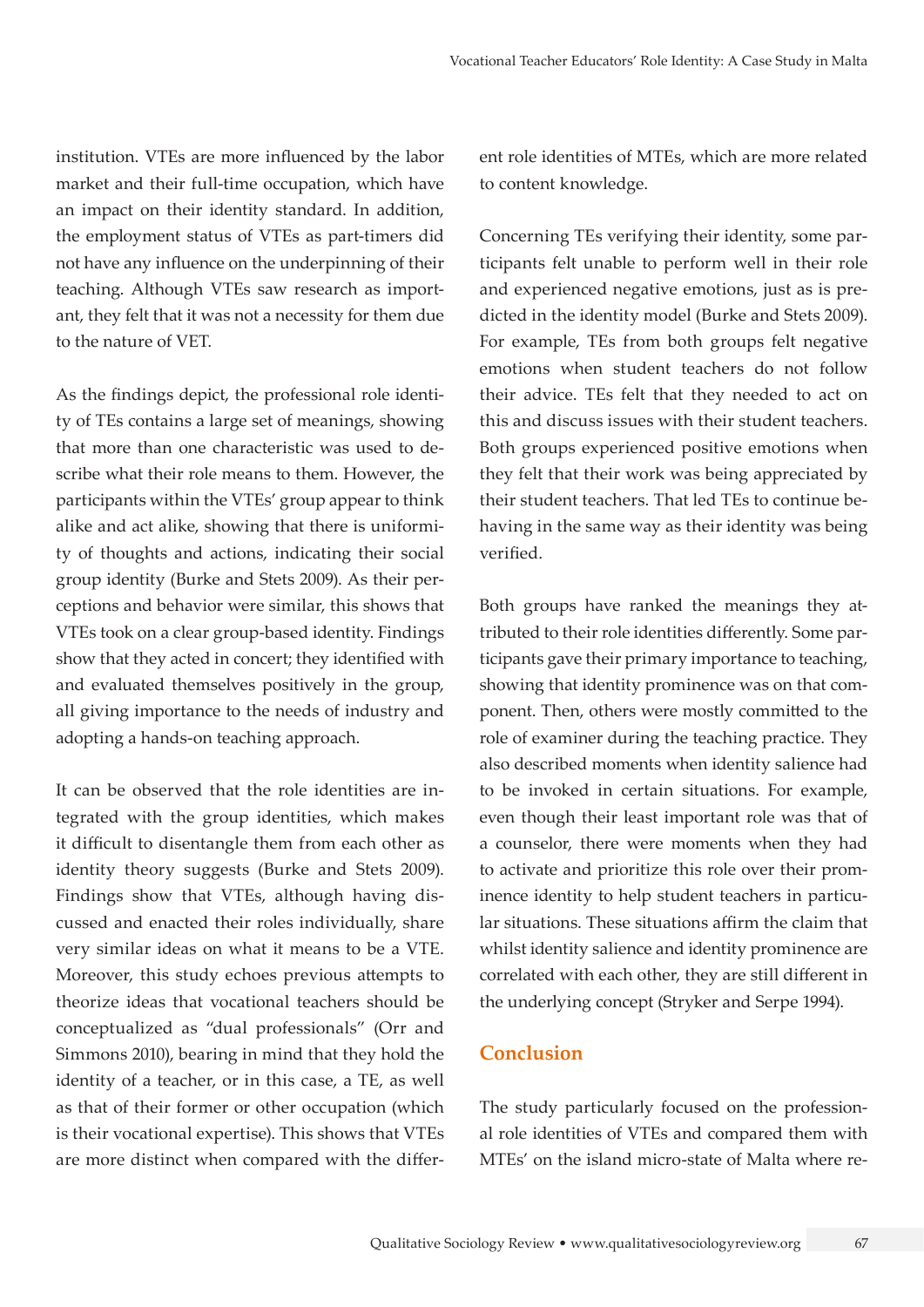spondents were Maltese and all delivered courses within the MTL program at one institution.

This study contributes to the understanding of TE identity standards by demonstrating through analysis of interview data the multiple-meanings TEs assign to their roles, how they cope with multiple roles, conflicting roles, identity prominence, and salience.

The introduction of this paper discussed the reasons why it is important to understand the professional role identities of this target group. Primarily, VTEs are underrepresented in research and policy and misapprehended as an occupational group, and not recognizing their importance may result in poor teaching behaviors. In addition, failing to understand their role identities, policies in the VET sector might be based on flawed assumptions, which may then have unknown consequences for the VTEs, the VSTs, vocational teaching in general, and the labor market. VTEs are the backbone of initial vocational teacher education, as key individuals who deliver teacher training programs and influence future vocational teachers. Hence, they are in a position to regulate the vocational teaching profession, the professional conduct of vocational teachers, and establish professional standards in VET.

This research has shown that there are differences between VTEs and MTEs about what underpins or should underpin their teaching. For VTEs, it is industrial experience and industries' needs, whereas for MTEs, it is knowledge based on research and teaching experience. These differences are influenced by the perceptions they have about their professional role identity, even though it was happening within the same institution. The findings in this study show not only what their professional roles

are but also why VTEs perform such roles, some of which were a matter of choice. Roles were also affected by employment status, as full-time staff had additional administrative roles.

This study is unique by presenting the results of a qualitative study on VTEs' perceptions of their professional role identities. This professional group has been neglected in the research literature and policy. Through the exposition and conclusions derived, it demonstrates what actions and policies are suited to the characteristics of an island micro-state.

Through the qualitative findings of this study, it is concluded that the professional role identity of VTEs is diverse and dependent on multiple sources of identification: their former occupation/profession; the labor market; and VET. Thus, VTEs are better understood as having a multi-dimensional identity, and should not be imposed with established policies borrowed from other educational contexts.

## **Strengths and Limitations**

A thematic approach was used to analyze all interviews. A clear and consistent definition of identity was used throughout this paper to guide the analysis. Stryker's (1980) definition from the SI perspective to define identity as "what it means to be who one is" was used in this study. Moreover, analyzing the professional role identities of VTEs from a SI perspective offered the ability to go in-depth and examine them at a granular level.

A limitation that is important to highlight is that this study focused on the role identities of TEs. Although social identity theory (Burke and Stets 2009), that is, the group identity, was referred to in the discussion, and professional background details were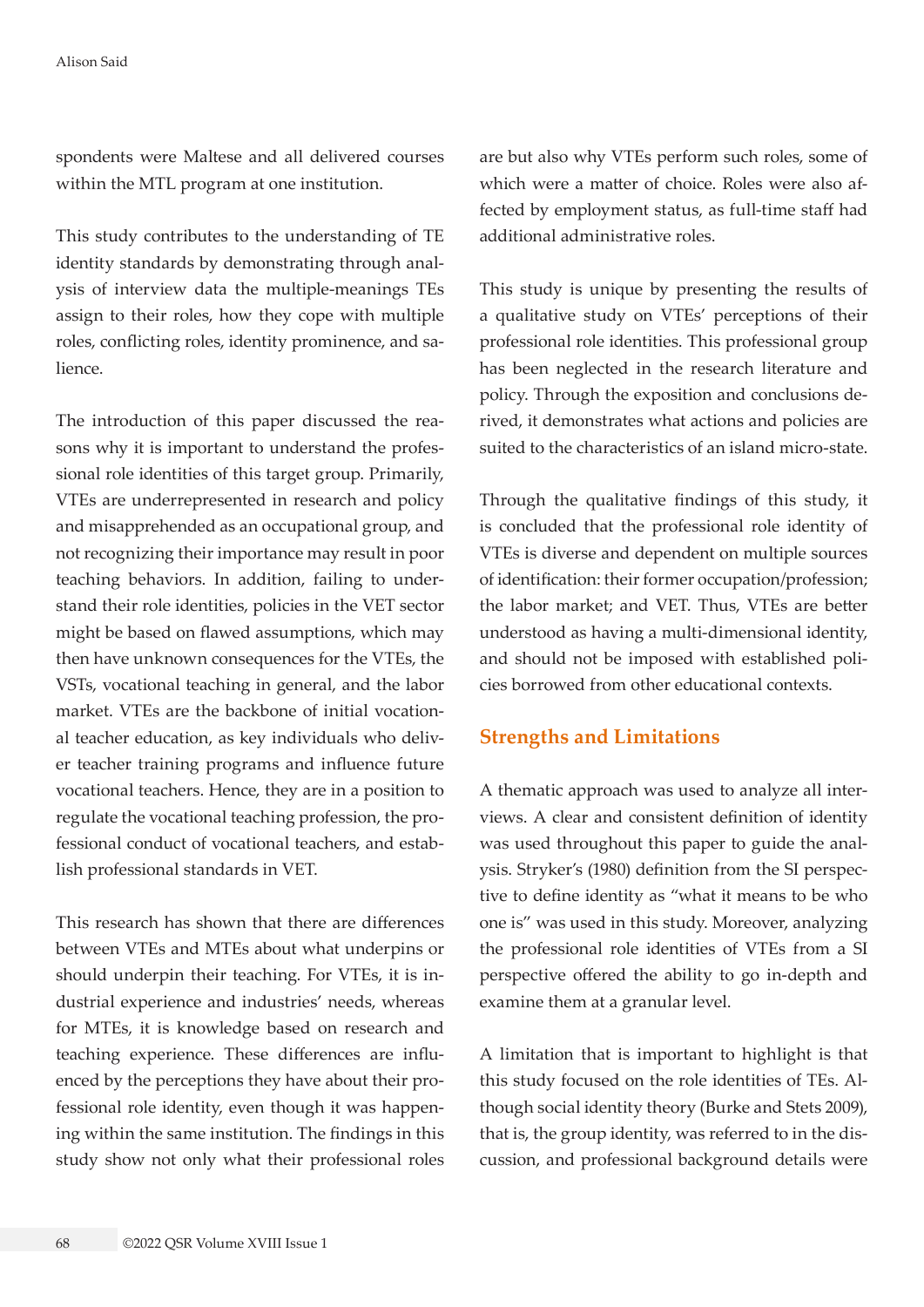given for all participants, the primary aim of this research related to role identity, as it depicts the professional identity and not the social or person identities. Moreover, it was not in the scope of this study to analyze the data according to age, gender, race, or other forms of social status.

# **Contribution to Theory and Policy**

Most researchers have examined the identity process using the survey approach (Carter 2013). It is very difficult for the researchers to capture the context within which the identity emerges using a survey approach. Thus, using a survey approach results in learning about identities in isolation from their surroundings (Burke and Stets 2009). This empirical study moves identity theory in a new direction by examining the role identity process of TEs, using a qualitative methodological approach and capturing the context within which their role identities emerge, based on a case study.

Findings from this study indicate that policies need to be established to support the professional role identity of VTEs and their professional development. This study paves the way for contributing to a shared understanding of what it means to be a VTE.

# **Further Research and Recommendations for Policymakers**

Future work could examine the interaction and the relationship of role identities to social and person identities from the structural SI perspective and how such an interaction could impact the behavior of VTEs. Examining how multiple identities interact with each other extends the study of the professional identities of VTEs.

Considering that VTEs are better understood as holders of multi-dimensional identity and that they are under pressure from employers to diversify and expand their roles, policymakers should pay attention to limiting VTEs professional role identities. One suggestion is to have VTEs that are specialized in the teaching of general vocational pedagogy, and others who can specialize in collaborating with industry partners. That will guarantee that the ethical and epistemic status of the vocational teaching profession has a far wider significance than it currently has, and future vocational students are better prepared for the workplace. This will have a positive impact on society and the economy. This would guarantee that all professional roles are performed irrespective of which VTE performs them. Additionally, having VTEs specializing in one area will make it easier for them to develop their skills in more depth and keep abreast with the new developments in the areas they specialize in (whether it is new teaching methods, new technologies, or business practices). That also helps them to take control of their professional needs and manage their professional support as it is essential that VTEs become active agents in their development and be more able to verify their role identity and its prominence in their hierarchy of role identities. With this recommendation, it would be possible to keep up with the challenges of the fourth industrial revolution. The aim of all this is to have an effective vocational teacher training program that will produce exceptional vocational teachers who are well-equipped to help vocational students make the move from school to work.

To conclude, this study has given a voice to a group that has too often been neglected in teacher education policy and research in Malta. Building an understanding of the professional role identities of VTEs is crucial and by exposition and recommendations,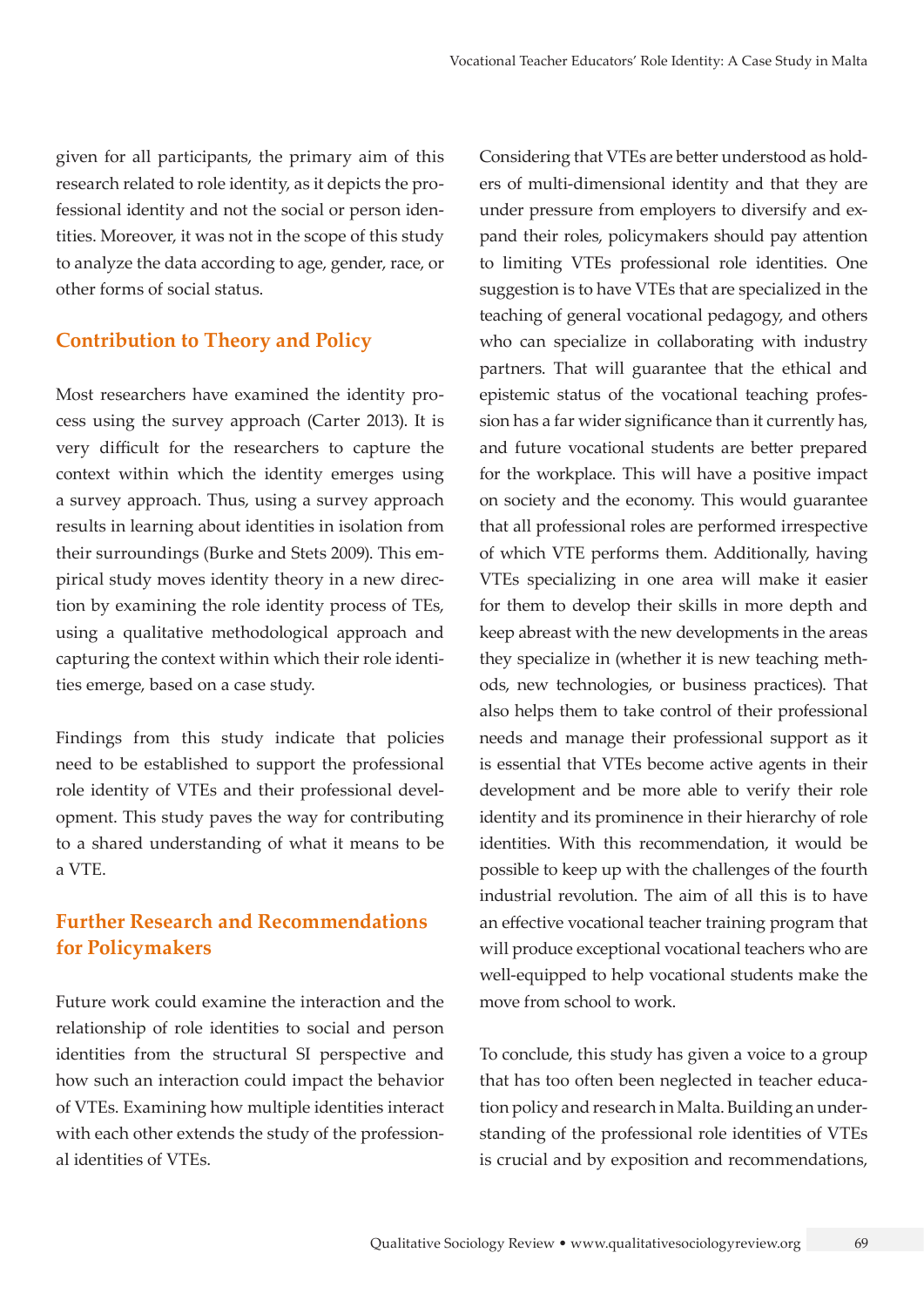this research shows how this can be enhanced. This research will, therefore, influence policymakers in small states such as Malta to be cautious of uncritically taking on board concepts and policies from much larger geographical contexts, which may not be suited to the characteristics of micro-states such as Malta and from mainstream education contexts.

# **References**

Atkins, Liz. 2011. "A Guide to Instrumentalism: Initial Teacher Education in the Lifelong Learning Sector." 55th International Council on Education for Teaching World Assembly. Glasgow, Scotland.

Beijaard, Douwe, Nico Verloop, and Jan D. Vermunt. 2000. "Teachers' Perceptions of Professional Identity: An Exploratory Study from a Personal Knowledge Perspective." *Teaching and Teacher Education* 16(7):749-764.

Ben-Peretz, Miriam at al. 2010. "Education of Educators: Their Goals, Perceptions, and Practices." *Professional Development in Education* 36(1-2):111-129.

Benton, Ted and Ian Craib. 2001. *Philosophy of Social Science: The Philosophical Foundations of Social Thought*. 2nd ed. Basingstoke: Palgrave.

Berger, Peter L. and Thomas Luckmann. 1991. *The Social Construction of Reality: A Treatise in the Sociology of Knowledge (No. 10)*. London: Penguin.

Bloomer, Martin and David James. 2003. "Educational Research in Educational Practice." *Journal of Further and Higher Education* 27(3):247-256.

Braun, Virginia and Victoria Clarke. 2006. "Using Thematic Analysis in Psychology." *Qualitative Research in Psychology*  3(2):77-101.

Braun, Virginia and Victoria Clarke. 2013. *Successful Qualitative Research: A Practical Guide for Beginners*. London: Sage Publications.

Bullough Jr., Robert V. 2005. "Being and Becoming a Mentor: School-Based Teacher Educators and Teacher Educator Identity." *Teaching and Teacher Education* 21:143-155.

## **Acknowledgments**

This article presents key findings from my doctoral research. The research was partially funded by the Tertiary Education Scholarship Scheme (TESS) Grant offered by the Maltese Ministry for Education and Employment.

Burke, Peter J. and Jan E. Stets. 2009. *Identity Theory*. New York: Oxford University Press.

Carter, Michael J. 2013. "Advancing Identity Theory: Examining the Relationship between Activated Identities and Behavior in Different Social Contexts." *Social Psychology Quaterly*  76(3):203-223.

CEDEFOP. 2017. *Vocational Education and Training in Malta.* Luxembourg: Publications Office of the European Union.

Cochran-Smith, Marilyn. 2003. "Learning and Unlearning: The Education of Teacher Educators." *Teaching and Teacher Education* 19(1):5-28.

Cort, Pia, Auli Harkonen, and Kristiina Volmari. 2004. *PROFF— Professionalisation of VET Teachers for the Future*. Luxembourg: Cedefop—The European Centre for the Development of Vocational Training.

Crawley, Jim. 2013. "'Endless Patience and a Strong Belief in What Makes a Good Teacher': Teacher Educators in Post-Compulsory Eduction in England and Their Professional Situation." *Research in Post-Compulsory Education* 18(4):336-347.

Danielewicz, Jane. 2001. *Teaching Selves: Identity, Pedagogy, and Teacher Education*. Albany, NY: State Univesity of New York Press.

Davison, Jon, Jean Murray, and Peter John. 2005. "Teacher Educators' Academic and Professional Identities: Faculty and Student Perspectives." 30th Annual Conference of the Association for Teacher Education in Europe. Amsterdam.

Dinkelman, Todd. 2011. "Forming a Teacher Educator Identity: Uncertain Standards, Practice, and Relationship." *Journal*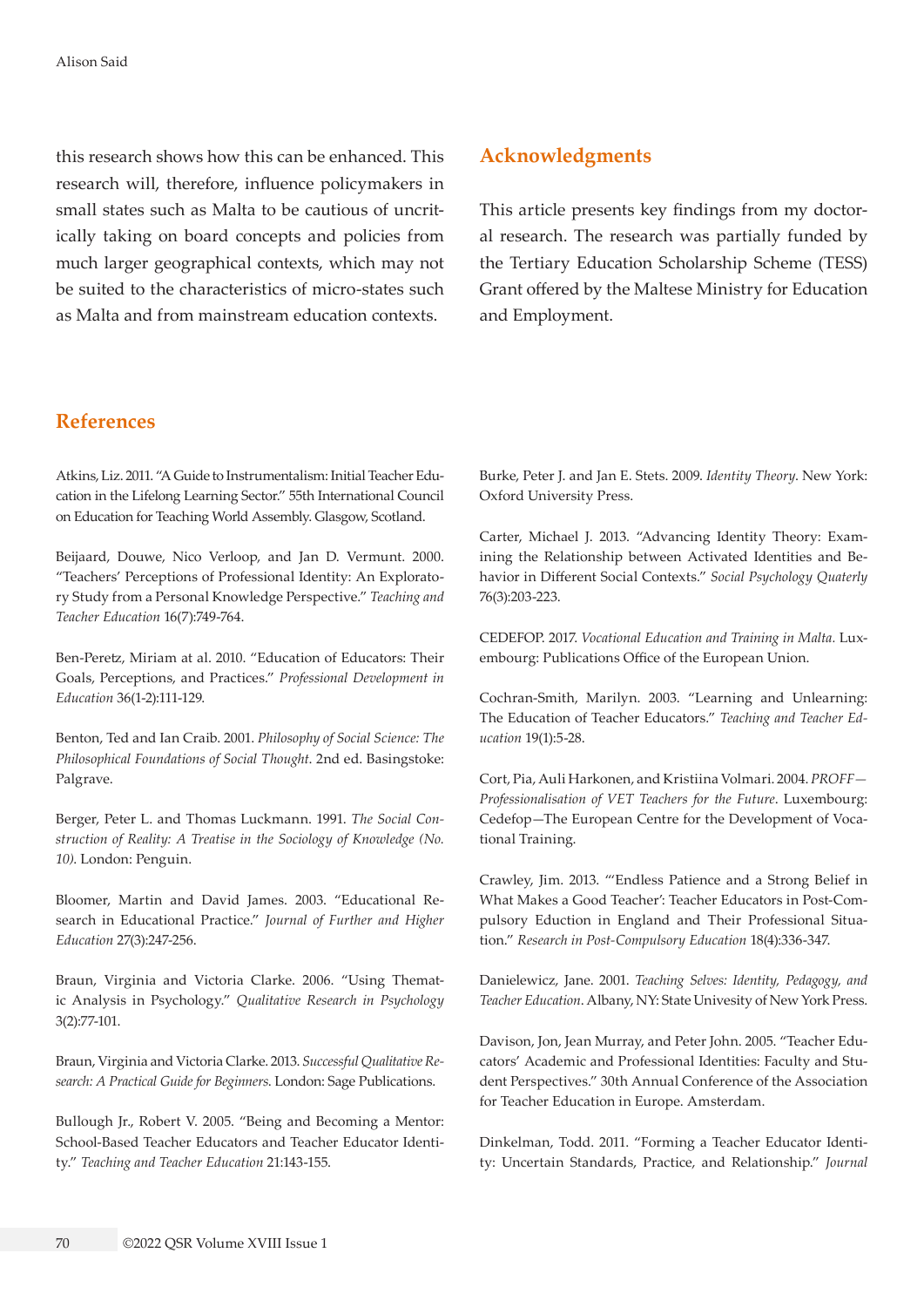*of Education for Teaching: International Research and Pedagogy*  37(3):309-323.

Drever, Eric. 1995. *Using Semi-Structured Interviews in Small-Scale Research: A Teacher's Guide*. Cumbria: Scottish Council for Research in Education.

European Commission. 2013. *Supporting Teacher Educators for Better Learning Outcomes*. European Commission. Retrieved September 04, 2018 (http://ec.europa.eu/assets/eac/education/ policy/school/doc/support-teacher-educators\_en.pdf).

Grollman, Philipp. 2008. "The Quality of Vocational Teachers: Teacher Education, Institutional Roles, and Professional Reality." *European Educational Research Journal* 7(4):537-547.

Hockings, Christine at al. 2009. "'I'm Neither Entertaining Nor Charismatic...' Negotiating Univerisity Teacher Identity within Diverse Student Groups." *Teaching in Higher Education*  14(5):483-494.

Izadinia, Mahsa. 2014. "Teacher Educators' Identity: A Review of Literature." *European Journal of Teacher Education* 37(4):426-441.

Kosnik, Clare and Clive Beck. 2008. "In the Shadows: Non-Tenure-Line Instructors in Pre-Service Teacher Education." *European Journal of Teacher Education* 31(2):185-202.

Livingston, Kay. 2014. "Teacher Educators: Hidden Professionals?" *European Journal of Education* 49(2):218-232.

Loughran, John. 2006. *Devoloping a Pedagogy of Teacher Education: Understanding Teaching and Learning about Teaching*. London: Taylor and Francis.

Lunenberg, Mieke and Mary Lynn Hamilton. 2008. "Threading a Golden Chain: An Attempt to Find Our Identities as Teacher Educators." *Teacher Education Quarterly* 35(1):185-205.

Lunenberg, Mieke, Fred Korthagen, and Anja Swennen. 2007. "The Teacher Educator as a Role Model." *Teacher and Teacher Education* 23:586-601.

McKeon, Frankie and Jennifer Harrison. 2010. "Developing Pedagogical Practice and Professional Identities of Beginning Teacher Educators." *Professional Development in Education*  28(1):25-44.

Menter, Ian et al. 2010. "Teacher Education Research in the UK: The State of the Art." *Revue Suisse des Sciences de L'education*  32(1):121-142.

Merriam, Sharan B. 1998. *Qualitative Research and Case Study Applications in Education. Revised and Expanded from "Case Study Research in Education."* San Francisco: Jossey-Bass.

Ministry for Education and Employment—Malta. 2016. *My Journey: Achieving through Different Paths*. Retrieved October 01, 2018 ([http://www.myjourney.edu.mt/wp-content/uploads/2017/02/](http://www.myjourney.edu.mt/wp-content/uploads/2017/02/MY-JOURNEY-BOOKLET-WEB-UPLOAD-24FEB17.pdf) [MY-JOURNEY-BOOKLET-WEB-UPLOAD-24FEB17.pdf](http://www.myjourney.edu.mt/wp-content/uploads/2017/02/MY-JOURNEY-BOOKLET-WEB-UPLOAD-24FEB17.pdf)).

Misra, Pradeep K. 2011. "VET Teachers in Europe: Policies, Practices, and Challenges." *Journal of Vocational Education and Training* 63(1):27-45.

Murray, Jean. 2008. "Teacher Educators' Induction into Higher Education: Work-Based Learning in the Micro Communities of Teacher Education." *European Journal of Teacher Education*  31(2):117-133.

Murray, Jean. 2014. "Teacher Educators' Constructions of Professionalism: A Case Study." *Asia—Pacific Journal of Teacher Education* 42(1):7-21.

Murray, Jean and Trevor Male. 2005. "Becoming a Teacher Educator: Evidence from the Field." *Teaching and Teacher Education*  21(2):125-142.

Murray, Jean, Anja Swennen, and Leah Shagrir. 2008. "Understanding Teacher Educators' Work and Identities." Pp. 29-43 in *Becoming a Teacher Educator*, edited by A. Swennen and M. van der Klink. Netherlands: Springer.

Noel, Penny. 2006. "The Secret Life of Teacher Educators: Becoming a Teacher Educator in the Learning and Skills Sector." *Journal of Vocational Education and Training* 58(2):151-170.

Orr, Kevin and Robin Simmons. 2010. "Dual Identities: The In-Service Teacher Trainee Experience in the English Further Education Sector." *Journal of Vocational Education and Training* 62(1):75-88.

Powers, William. 1973. *Behavior: The Control of Perception*. Chicago: Aldine.

Said, Alison. 2018. "Vocational Teaching-Learning through the Eyes of Undergraduate Vocational Students in Malta: A Qualitative Exploratory Study." *International Journal for Research in Vocational Education and Training (IJRVET)* 5(1):42-63.

Springbett, Octavia. 2018. "The Professional Identities of Teacher Educators in Three Further Education Colleges: An Entanglement of Discourse and Practice." *Journal of Education for Teaching* 44(2):149-161.